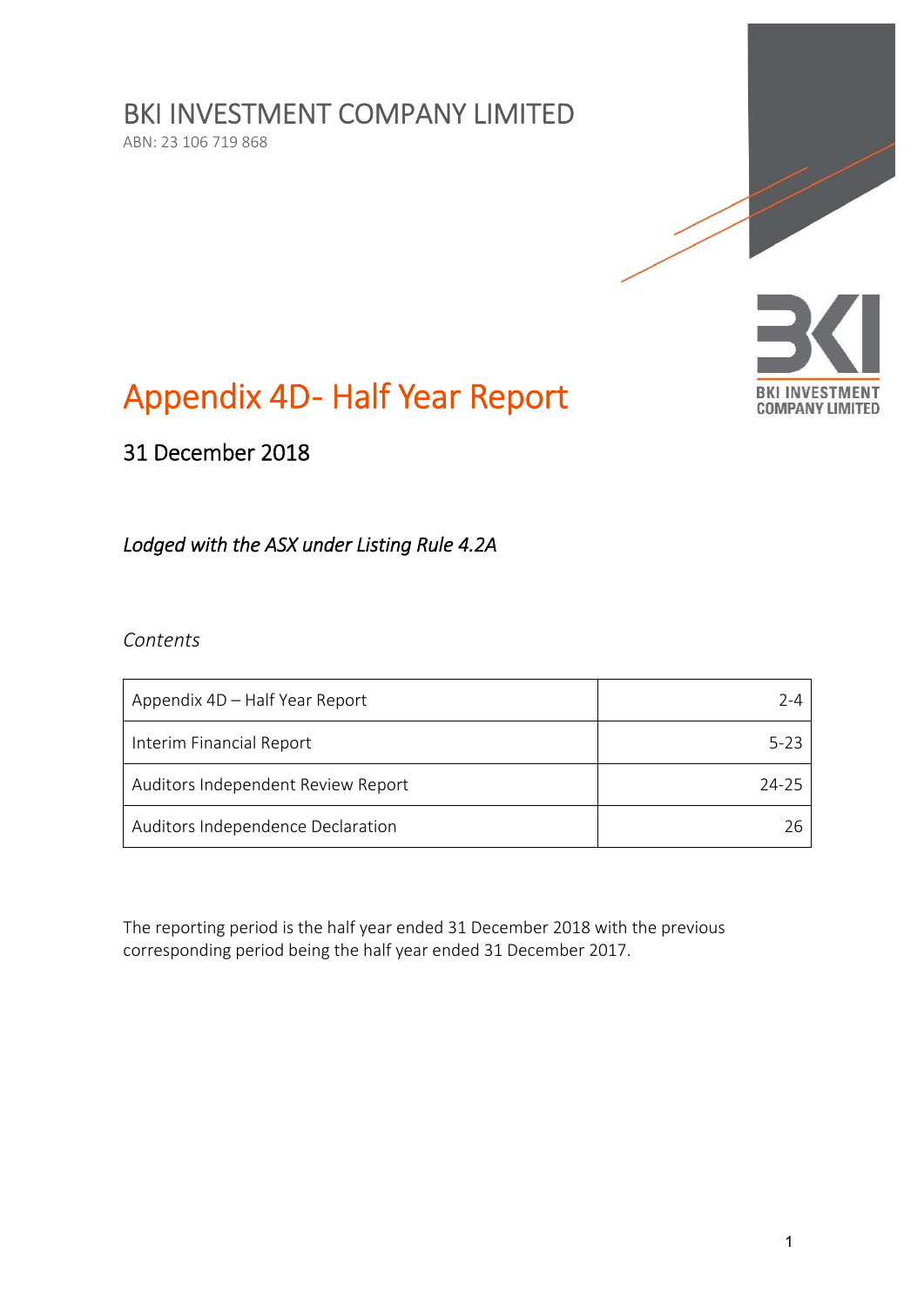

# **BKI Investment Company Limited Half Year ended 31 December 2018**

# **Appendix 4D – Half Year Report**

# **Results for Announcement to the Market**

|                                                                                      |      | %      |    | <b>Dec</b><br>2018 |      | <b>Dec</b><br>2017 |
|--------------------------------------------------------------------------------------|------|--------|----|--------------------|------|--------------------|
|                                                                                      |      | Change |    | \$'000             |      | \$'000             |
| <b>Revenue Performance:</b>                                                          |      |        |    |                    |      |                    |
| Dividends and distributions - Ordinary                                               | Up   | 11.8   | to | 26,769             | from | 23,934             |
| Dividends and distributions-Special                                                  | Up   | 5,941  | to | 24,044             | from | 398                |
| Total income from ordinary activities                                                | Up   | 107.9  | to | 52,052             | from | 25,037             |
| <b>Profits:</b>                                                                      |      |        |    |                    |      |                    |
| Operating result after tax - before special<br>investment revenue and applicable tax | Up   | 12.2   | to | 25,479             | from | 22,715             |
| Special Investment revenue net of<br>applicable tax                                  | Up   | 5,941  | to | 21,617             | from | 398                |
| Net profit from ordinary activities after tax<br>attributable to shareholders        | Up   | 103.8  | to | 47,096             | from | 23,113             |
| Net profit attributable to shareholders                                              | Up   | 103.8  | to | 47,096             | from | 23,113             |
|                                                                                      |      | %      |    | <b>Dec</b><br>2018 |      | <b>Dec</b><br>2017 |
|                                                                                      |      | Change |    | <b>Cents</b>       |      | <b>Cents</b>       |
| <b>Earnings per share:</b>                                                           |      |        |    |                    |      |                    |
| Basic earnings per share before special<br>investment revenue and applicable tax     | Down | 4.1    | to | 3.51               | from | 3.66               |

| Basic earnings per share after special |      |  |                  |      |
|----------------------------------------|------|--|------------------|------|
| investment revenue                     | 73.7 |  | <b>6.48</b> from | 3.73 |
|                                        |      |  |                  |      |

#### **Dividends per share:**

| Interim – Ordinary | Steady | at | $3.625$ from |      | 3.625 |
|--------------------|--------|----|--------------|------|-------|
| Interim – Special  | Up     | to | 1.500        | from | nil   |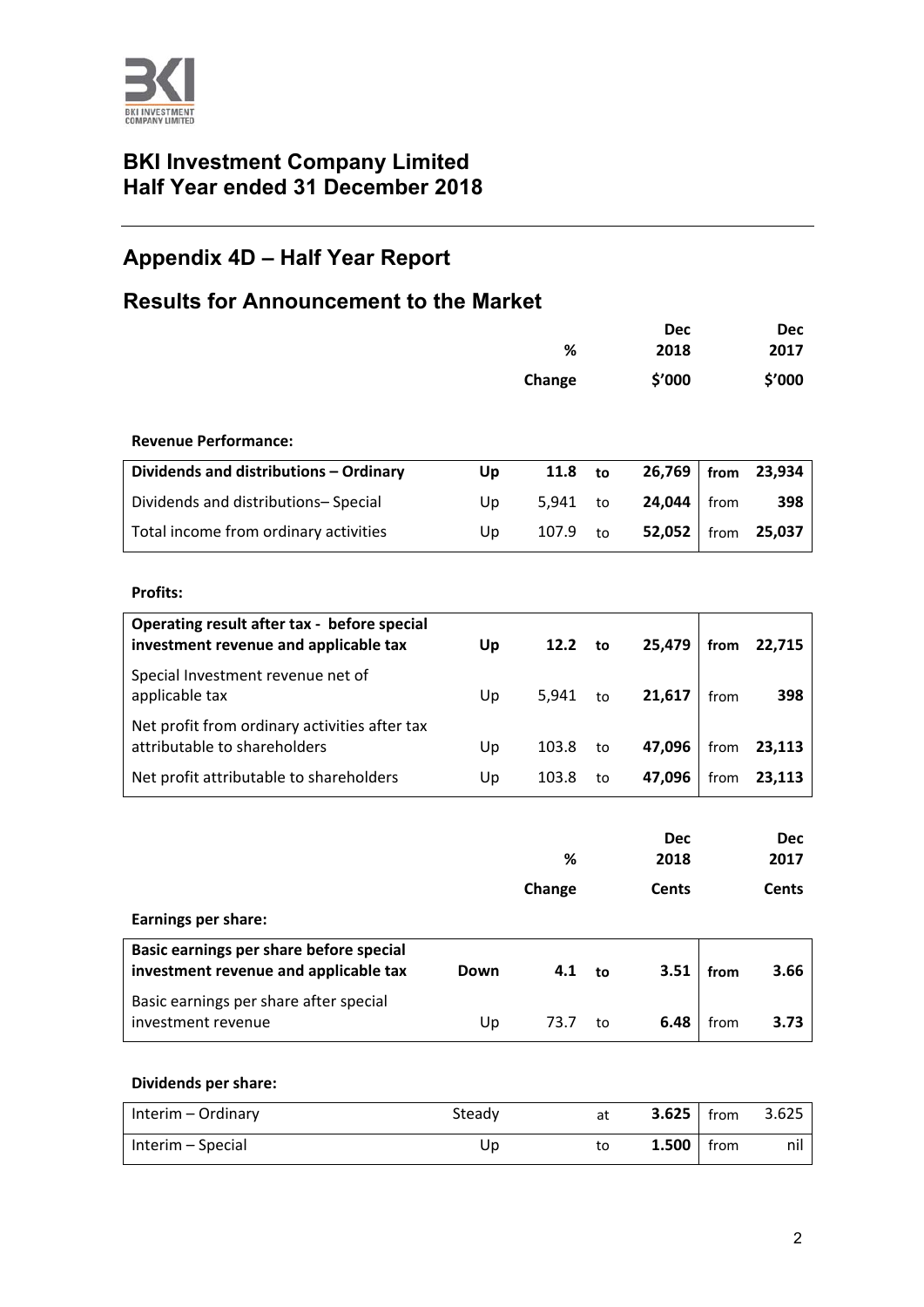

# **BKI Investment Company Limited Half Year ended 31 December 2018**

# **Appendix 4D – Half Year Report**

# **Results for Announcement to the Market (continued)**

#### **Explanation of Operating Results**

The Reported Operating Result for the half year ended 31 December 2018 excluding special investment revenue was \$25.5 million, an increase of 12.2% over the previous corresponding period.

The Net Consolidated Profit After Tax for the half year including special investment revenue was \$47.1 million, an increase of 104% over the previous corresponding period. This was driven by a large amount of special dividends received during the period; including the fully franked special dividend component of the BHP off-market buy-back, and a non-cash unfranked dividend from Wesfarmers representing a portion of the value of Coles shares received in the demerger.

Basic Earnings per Share increased 74% to 6.48 cents per share, driven by the significant increase in special dividend income. However, basic Earnings per Share before special investment revenue decreased 4% to 3.51 cents per share, driven by a material increase in BKI issued shares following the entitlement offer completed in June 2018.

| Revenue from investment portfolio<br>Revenue from bank deposits | <b>Ordinary</b><br><b>Operations</b><br>\$'000<br>26,769<br>1,239 | <b>Special</b><br>investment<br>revenue<br>\$'000<br>24,044 | <b>Statutory</b><br><b>Numbers</b><br>\$'000<br>50,813<br>1,239 |
|-----------------------------------------------------------------|-------------------------------------------------------------------|-------------------------------------------------------------|-----------------------------------------------------------------|
| Income from operating activities                                | 28,008                                                            | 24,044                                                      | 52,052                                                          |
| Operating expenses                                              | (1,068)                                                           |                                                             | (1,068)                                                         |
| Operating result before tax                                     | 26,940                                                            | 24,044                                                      | 50,984                                                          |
| Income tax expense                                              | (1,461)                                                           | (2, 427)                                                    | (3,888)                                                         |
| <b>Net operating result</b>                                     | 25,479                                                            | 21,617                                                      | 47,096                                                          |
| Basic and diluted earnings per share                            | <b>Cents per</b><br>share<br>3.51                                 |                                                             | <b>Cents per</b><br>share<br>6.48                               |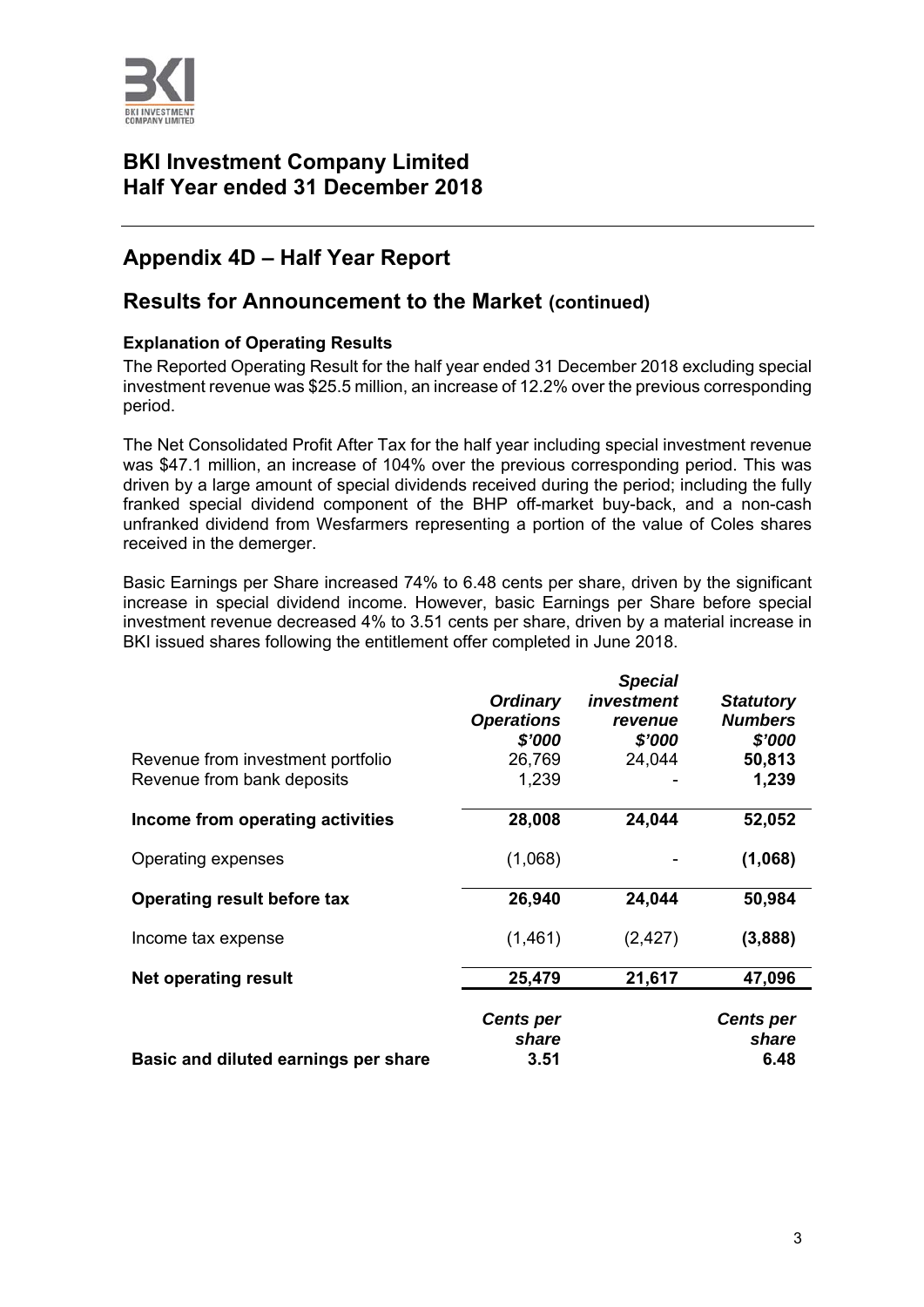

# **BKI Investment Company Limited Half Year ended 31 December 2018**

# **Appendix 4D – Half Year Report**

# **Results for Announcement to the Market (continued)**

#### **NTA Backing**

|                                                          | 31/12/2018         | 31/12/2017  |
|----------------------------------------------------------|--------------------|-------------|
| Net tangible asset backing per ordinary share before tax | <b>150.5 cents</b> | 166.7 cents |
| Net tangible asset backing per ordinary share after tax  | <b>145.8 cents</b> | 155.8 cents |

#### **Additional Dividend Information**

The directors have declared an interim ordinary dividend of 3.625 cents per share and a special dividend of 1.500 cents per share, both fully franked at the tax rate of 30%. Both dividends will be paid on Thursday 28 February 2019, the Ex-dividend date is Friday 8 February 2019, and the Record Date for determining entitlements to the dividend is Monday 11 February 2019.

The Company will continue its Dividend Reinvestment Plan, offering shareholders the opportunity to receive additional shares in the Company instead of receiving cash dividends. The Dividend Reinvestment Plan will be offered for both the interim dividend and special dividend, at a nil discount. The last date for the receipt of an election notice to participate in the Dividend Reinvestment Plan is Tuesday 12 February 2019.

Shareholders can update their election notices electronically by following the link on the Share Registry page of the BKI website. (https://bkilimited.com.au/dividend-reinvestmentplan/)

Shareholders are also reminded that BKI will no longer pay dividends by cheque to shareholders with a registered address in Australia or New Zealand. These shareholders will need to complete a direct credit form and return it to BKI's share registry. Shareholders can obtain the relevant form by following the link to BKI's Share Registry (https://www.advancedshare.com.au/Investors/)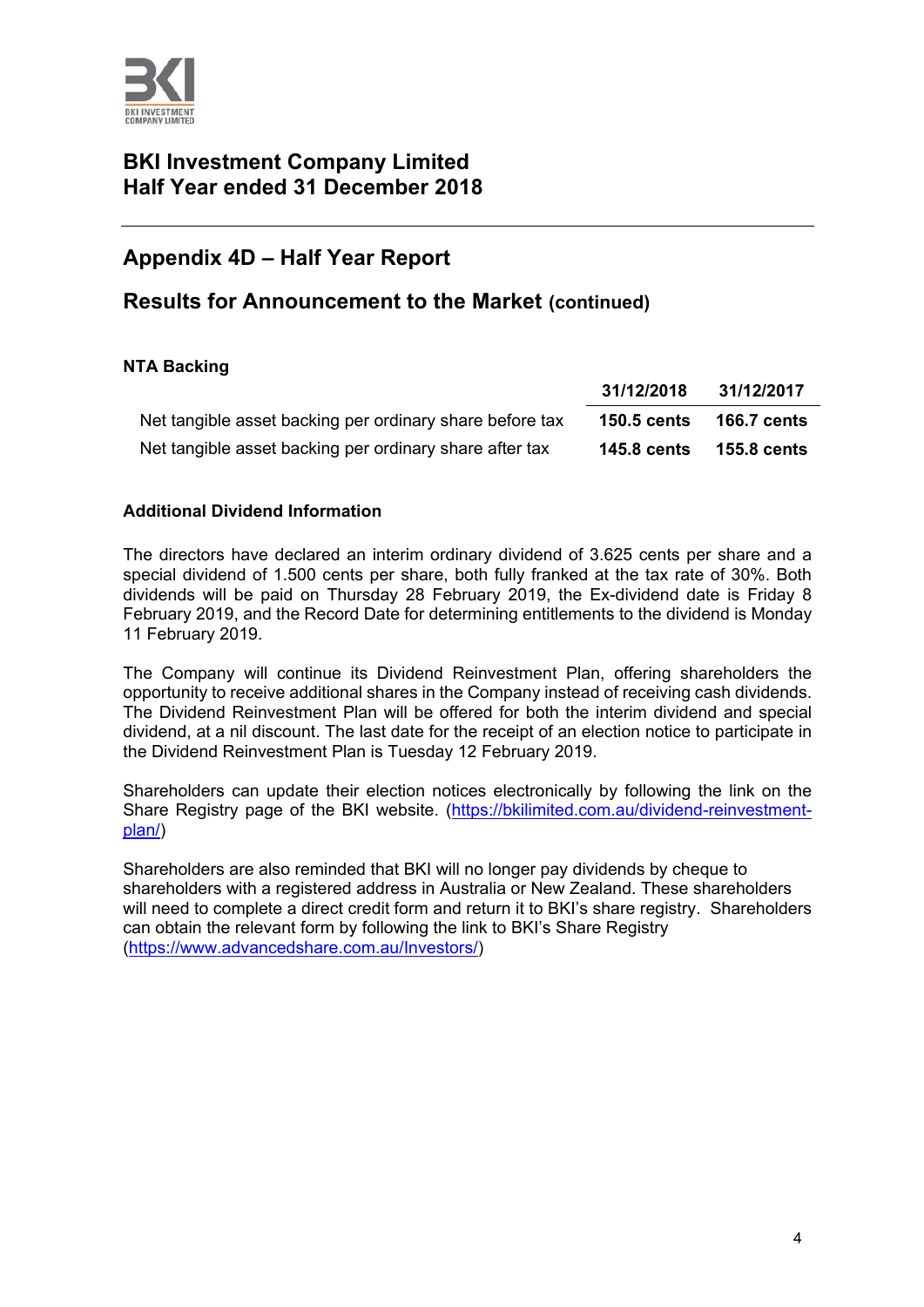

**ABN 23 106 719 868**

# INTERIM FINANCIAL REPORT FOR THE HALF YEAR ENDED 31 DECEMBER 2018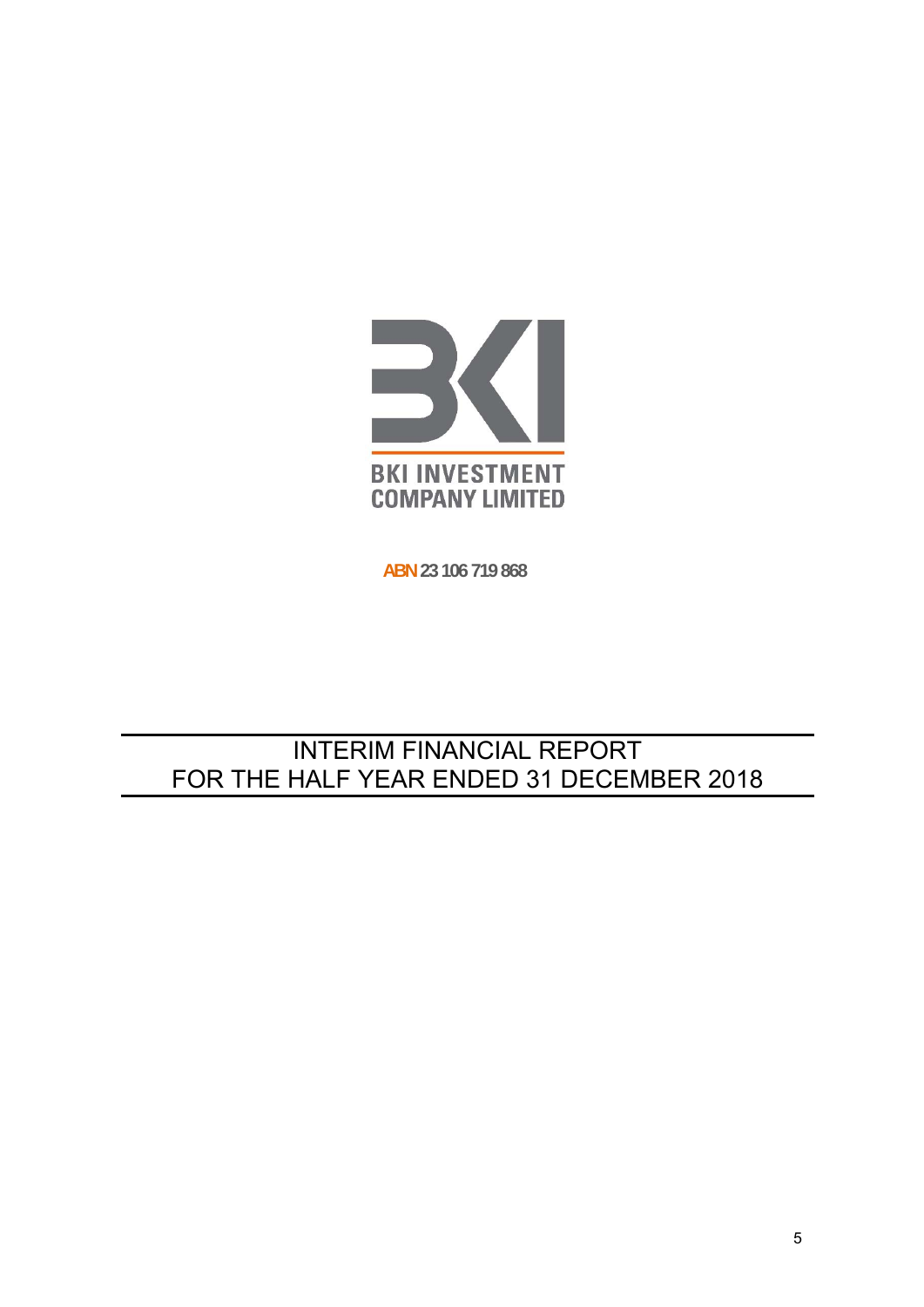

#### **BKI INVESTMENT COMPANY LIMITED ABN: 23 106 719 868**

#### **CORPORATE DIRECTORY**

**Directors** 

Non-Executive Director and Chairman David Capp Hall, AM Independent Non-Executive Director Ian Thomas Huntley Independent Non-Executive Director Alexander James Payne Non-Executive Director

#### **Investment Manager**

Contact Asset Management Pty Limited (**Contact**) *BKI Portfolio Managers appointed by Contact*  Tom Millner and Will Culbert

#### **Company Secretary**

Jaime Pinto

#### **Registered Office**

Level 2, 160 Pitt Street Mall Sydney NSW 2000

Telephone: (02) 9210 7000 Facsimile: (02) 9210 7099

Postal Address: GPO Box 5015 Sydney 2001

#### **Auditors**

MGI Sydney Assurance Services Pty Limited Level 5 6 O'Connell Street SYDNEY NSW 2000

#### **Share Registry**

Advanced Share Registry Services Limited 110 Stirling Highway Nedlands WA 6009

#### **Australian Stock Exchange Code**

Ordinary Shares BKI

**Website**  www.bkilimited.com.au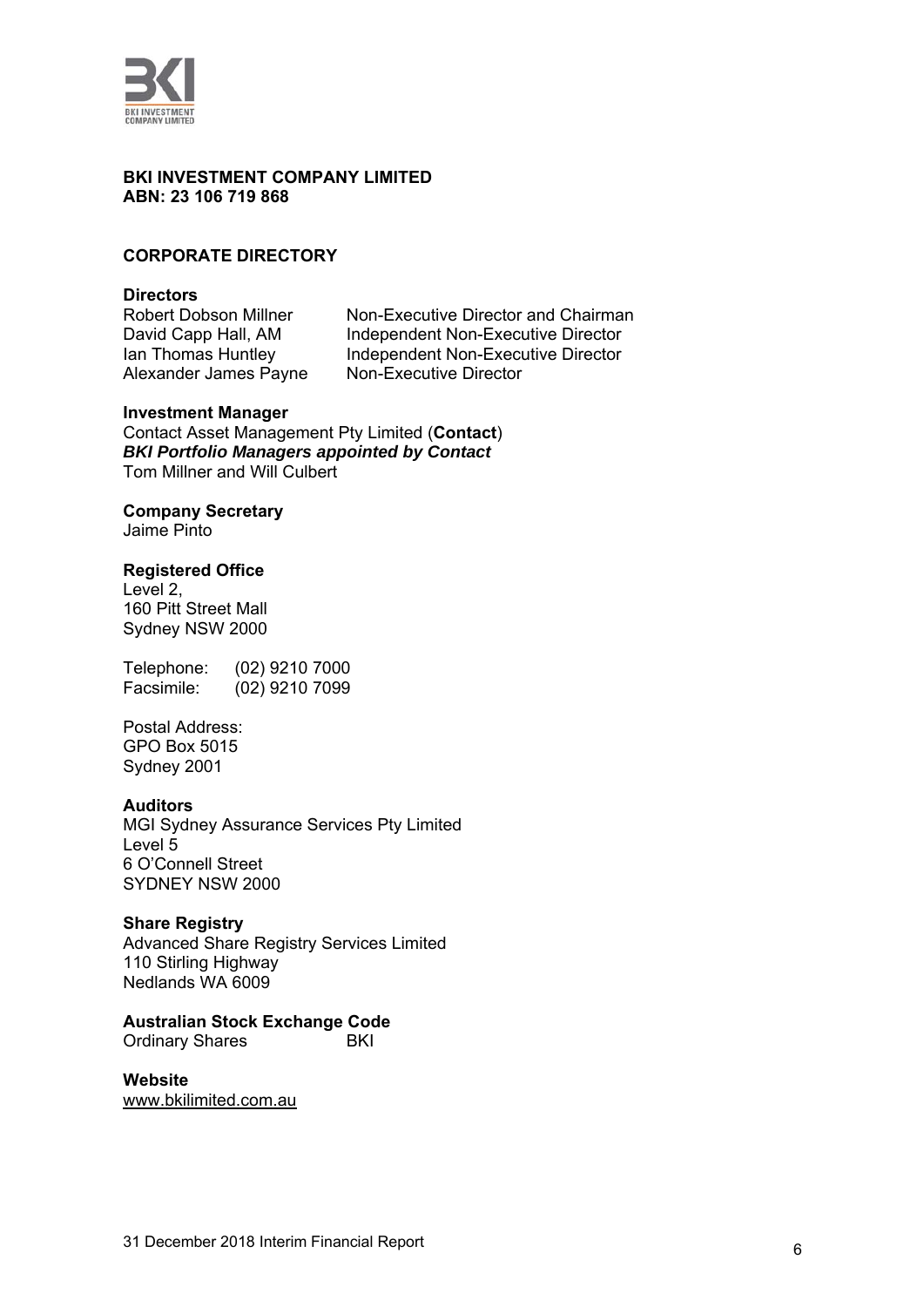

# **DIRECTORS' REPORT**

The Directors of BKI Investment Company Limited (the Company) present the following report on the Company and its controlled entities ("the Group") for the six months to 31 December 2018.

#### **1. Directors**

The following persons were Directors of the Company during the half year to the date of this report:

Robert Dobson Millner Non Executive Chairman Alexander James Payne Non Executive Director

David Capp Hall, AM Independent Non Executive Director Ian Thomas Huntley **Independent Non Executive Director** 

#### **2. Review of the Group's operations and results**

#### *Corporate Objectives*

The Group aims to generate an increasing income stream for distribution to shareholders in the form of fully franked dividends to the extent of available imputation tax credits, through long-term investment in a portfolio of assets that are also able to deliver long term capital growth to shareholders.

#### *Investment Strategy*

The Group is a research driven, long term investor focusing on well managed companies, with a profitable history and that offer attractive dividend yields. Stock selection is bottom up, focusing on the merits of individual companies rather than market and economic trends.

#### *Financial Performance*

The consolidated profit for the half year ending 31 December 2018 was \$47.10 million (2017: \$23.11 million). Special investment revenue increased to \$24.04 million (2017: \$0.40 million), driven by the fully franked special dividend component of the BHP off-market buyback and an unfranked demerger dividend from Wesfarmers.

"Operating result after tax - before special investment revenue" increased by 12.2% to \$25.48 million (2017: \$22.72 million).

Basic earnings per share increased 74% to 6.48 cents per share, driven by the significant increase in special dividend income. However, basic earnings per share before special investment revenue decreased 4% to 3.51 cents per share, driven by a material increase in the number of BKI shares on issue following the entitlement offer completed in June 2018.

#### **3. Significant changes in the state of affairs**

Other than as stated in the Financial Report, there were no significant changes in the state of affairs of the Company during the reporting period.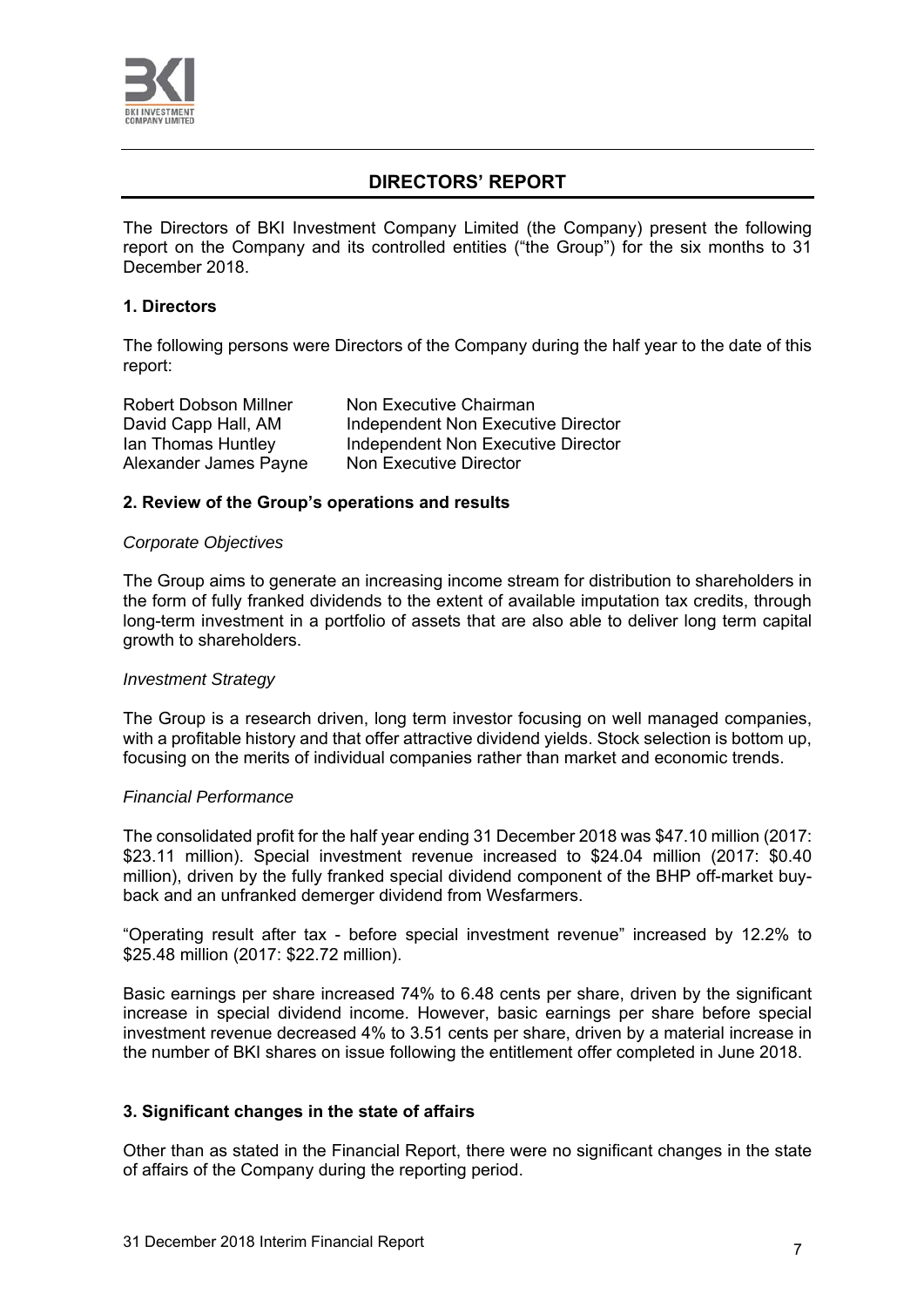

# **DIRECTORS' REPORT (continued)**

#### **4. Auditor's Independence declaration**

A copy of the auditor's independence declaration as required under section 307C of the *Corporations Act 2001* is set out on page 26.

### **5. Rounding**

The amounts contained in this report and in the half year financial report have been rounded to the nearest \$1,000 (where rounding is applicable) under the option available to the Company under ASIC Corporations Instrument (Rounding in Financial/ Directors' Reports) 2016/191. The Company is an entity to which the legislative instrument applies.

This report is made in accordance with a resolution of the Directors.

**Robert D Millner Director** 

**Sydney 23 January 2019**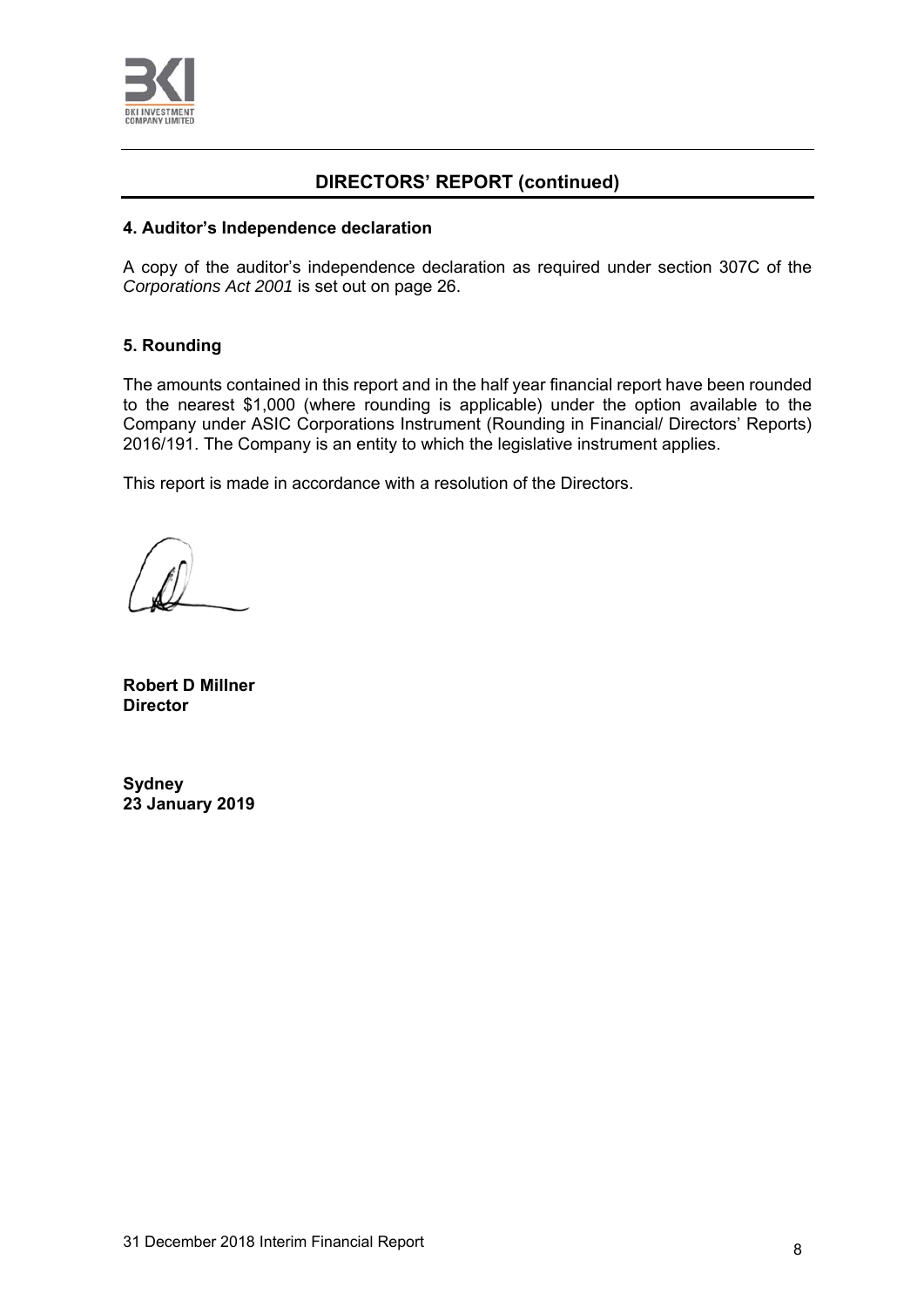

# **CONSOLIDATED INCOME STATEMENT FOR THE HALF YEAR TO 31 DECEMBER 2018**

|                                                                              | <b>Note</b>      | <b>Dec 18</b> | Dec 17 |
|------------------------------------------------------------------------------|------------------|---------------|--------|
|                                                                              |                  | \$'000        | \$'000 |
| Revenue from investment portfolio                                            | 3(a)             | 26,769        | 23,934 |
| Revenue from bank deposits                                                   | 3 <sub>(c)</sub> | 1,239         | 476    |
| Other gains                                                                  | 3(d)             |               | 229    |
| Income from operating activities before special<br>investment revenue        |                  | 28,008        | 24,639 |
| Operating expenses                                                           | 4                | (1,068)       | (946)  |
| Operating result before income tax expense and<br>special investment revenue |                  | 26,940        | 23,693 |
| Special investment revenue                                                   | 3(b)             | 24,044        | 398    |
|                                                                              |                  |               |        |
| Net profit before income tax                                                 |                  | 50,984        | 24,091 |
|                                                                              |                  |               |        |
| Net operating profit for the half year                                       |                  | 47,096        | 23,113 |
| Profit for the half year attributable to members<br>of the Company           |                  | 47,096        | 23,113 |
|                                                                              |                  | <b>Cents</b>  | Cents  |
| Basic and diluted earnings per share including<br>special investment revenue | 5                | 6.48          | 3.73   |

This Income Statement should be read in conjunction with the accompanying notes.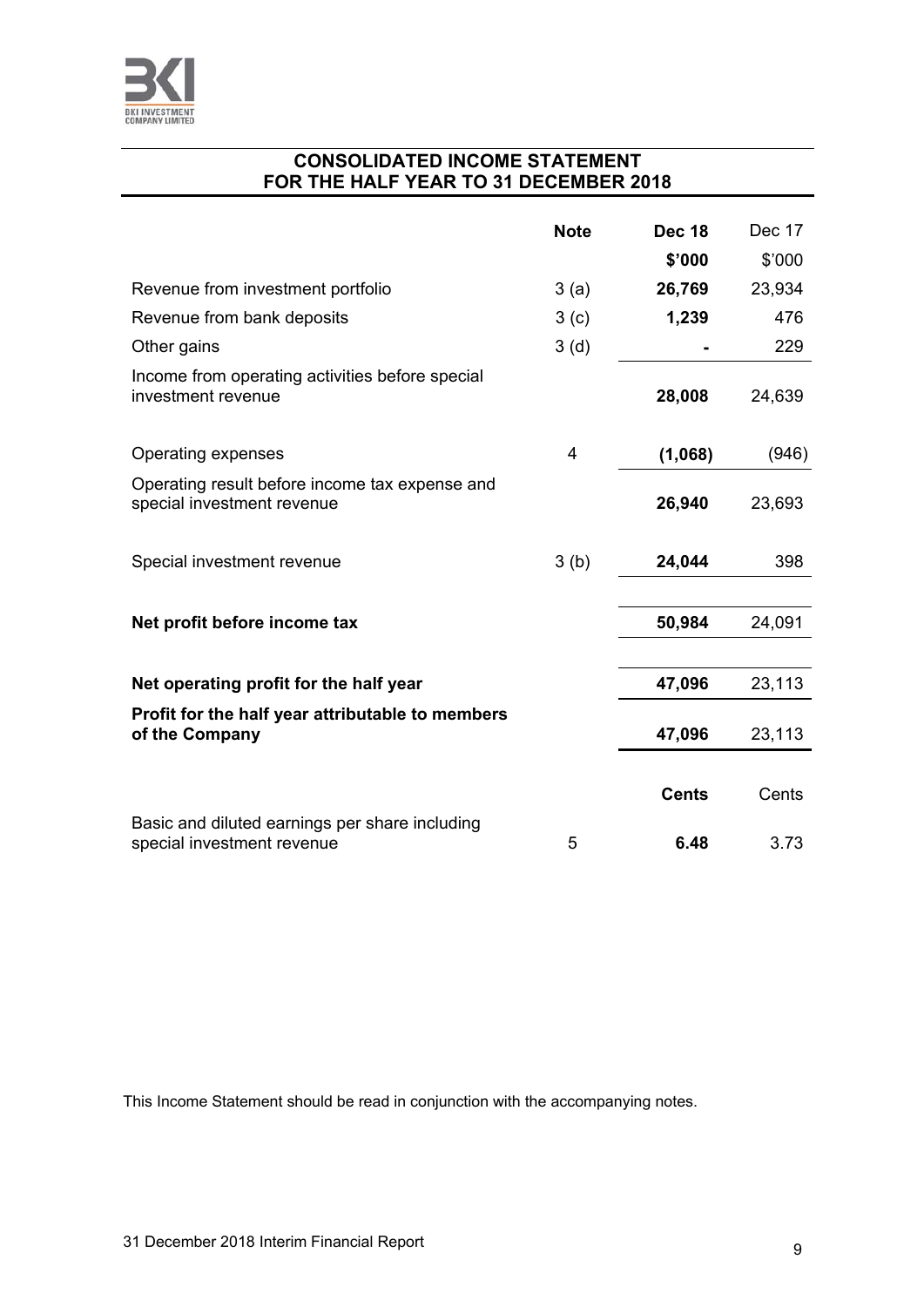

# **CONSOLIDATED STATEMENT OF OTHER COMPREHENSIVE INCOME FOR THE HALF YEAR TO 31 DECEMBER 2018**

|                                                                                         | <b>Dec 18</b> | Dec 17  |
|-----------------------------------------------------------------------------------------|---------------|---------|
|                                                                                         | \$'000        | \$'000  |
| Profit for the half year attributable to members of<br>the Company                      | 47,096        | 23,113  |
| <b>Other Comprehensive Income</b>                                                       |               |         |
| Net realised (loss)/gain on investment portfolio                                        | (12, 282)     | 5,420   |
| Tax benefit/(expense) on net realised (loss)/gain<br>on investment portfolio            | 3,685         | (1,627) |
| Net unrealised (loss)/gain on investment portfolio                                      | (100, 140)    | 26,749  |
| Deferred tax benefit/(expense) on net unrealised<br>(loss)/gain on investment portfolio | 30,042        | (8,025) |
| Total other comprehensive income                                                        | (78, 695)     | 22,517  |
|                                                                                         |               |         |
| Total comprehensive income                                                              | (31, 599)     | 45,630  |

This Statement of Other Comprehensive Income should be read in conjunction with the accompanying notes.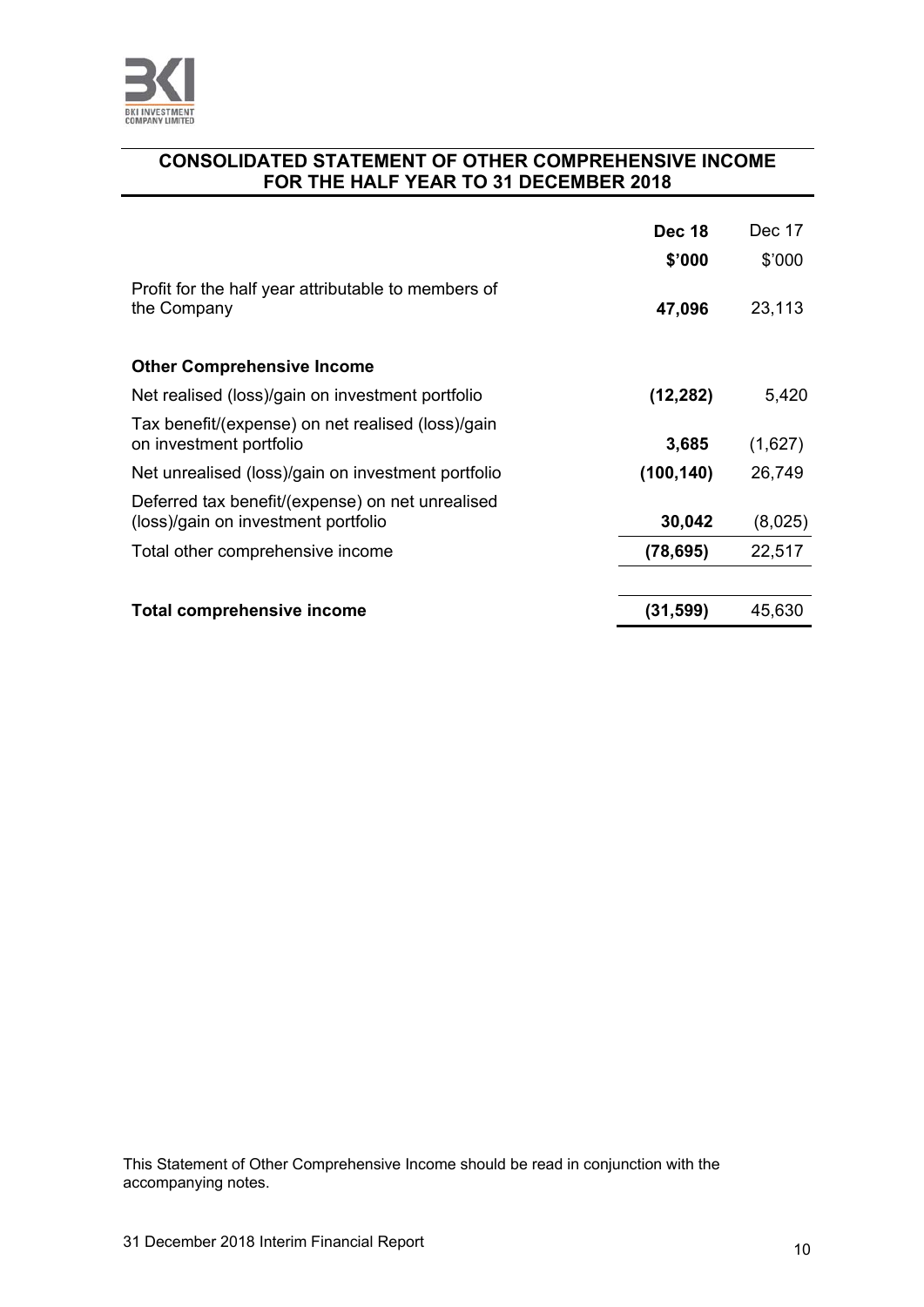

# **CONSOLIDATED STATEMENT OF FINANCIAL POSITION AS AT 31 DECEMBER 2018**

|                                      | <b>Note</b>    | <b>Dec 18</b><br>\$'000 | <b>Jun 18</b><br>\$'000 |
|--------------------------------------|----------------|-------------------------|-------------------------|
| <b>Current Assets</b>                |                |                         |                         |
| Cash and cash equivalents            |                | 96,838                  | 177,570                 |
| Trade and other receivables          |                | 3,855                   | 10,562                  |
| Prepayments                          |                | 41                      | 16                      |
| <b>Total Current Assets</b>          |                | 100,734                 | 188,148                 |
|                                      |                |                         |                         |
| <b>Non-Current Assets</b>            |                |                         |                         |
| Investment portfolio                 | 6              | 995,522                 | 994,277                 |
| Deferred tax assets                  |                | 20,610                  | 17,232                  |
| <b>Total Non-Current Assets</b>      |                | 1,016,132               | 1,011,509               |
| <b>Total Assets</b>                  |                | 1,116,866               | 1,199,657               |
|                                      |                |                         |                         |
| <b>Current Liabilities</b>           |                |                         |                         |
| Trade and other payables             |                | 335                     | 1,386                   |
| <b>Current tax liabilities</b>       |                | 771                     | 409                     |
| <b>Total Current Liabilities</b>     |                | 1,106                   | 1,795                   |
|                                      |                |                         |                         |
| <b>Non-Current Liabilities</b>       |                |                         |                         |
| Deferred tax liabilities             |                | 55,159                  | 82,247                  |
| <b>Total Non-Current Liabilities</b> |                | 55,159                  | 82,247                  |
|                                      |                |                         |                         |
| <b>Total Liabilities</b>             |                | 56,265                  | 84,042                  |
|                                      |                |                         |                         |
| <b>Net Assets</b>                    |                | 1,060,601               | 1,115,615               |
| <b>Equity</b>                        |                |                         |                         |
| <b>Share Capital</b>                 | $\overline{7}$ | 911,438                 | 908,015                 |
| <b>Revaluation reserve</b>           |                | 119,943                 | 190,041                 |
| Realised capital gains reserve       |                | (38,065)                | (29, 467)               |
| <b>Retained Profits</b>              |                | 67,285                  | 47,025                  |
| <b>Total Equity</b>                  |                | 1,060,601               | 1,115,615               |

This Statement of Financial Position should be read in conjunction with the accompanying notes.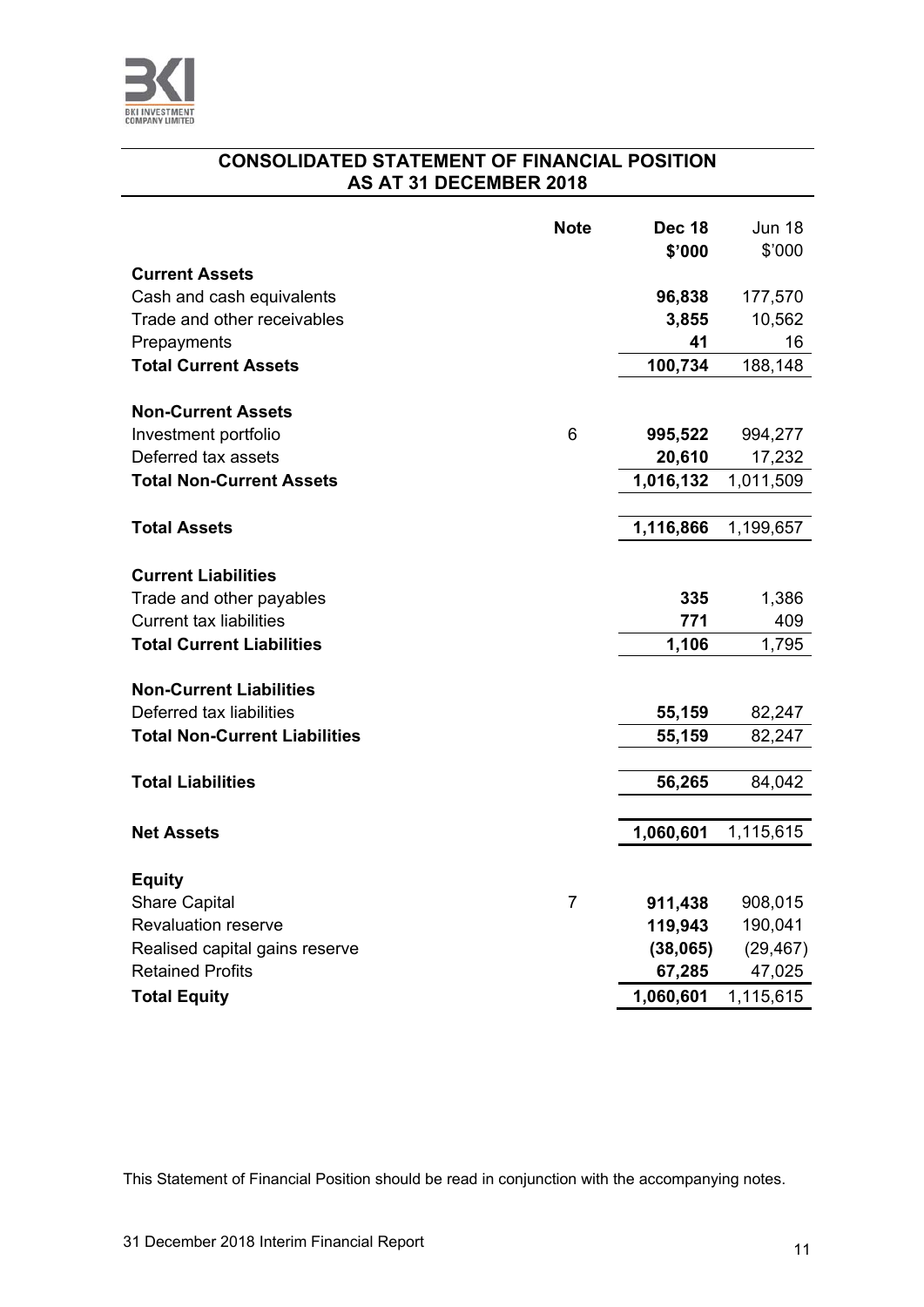

# **CONSOLIDATED STATEMENT OF CHANGES IN EQUITY FOR THE HALF YEAR TO 31 DECEMBER 2018**

|                                                                |         |             | Realised<br>Capital | Retaine   |            |
|----------------------------------------------------------------|---------|-------------|---------------------|-----------|------------|
|                                                                | Share   | Revaluation | Gains               | d         | Total      |
| <b>Consolidated Entity</b>                                     | capital | Reserve     | Reserve             | Profits   | Equity     |
|                                                                | \$'000  | \$'000      | \$'000              | \$'000    | \$'000     |
| Total equity at 1 July 2017                                    | 749,967 | 170,228     | (27, 228)           | 47,388    | 940,355    |
| Issues of shares, net cost                                     | 3,177   |             |                     |           | 3,177      |
| Dividends paid or provided<br>for                              |         |             |                     | (22, 884) | (22, 884)  |
| Revaluation of investment<br>portfolio                         |         | 26,749      |                     |           | 26,749     |
| Provision for tax on<br>unrealised gains                       |         | (8,025)     |                     |           | (8,025)    |
| Profit for the period                                          |         |             |                     | 23,113    | 23,113     |
| Net realised (losses)<br>through other                         |         |             |                     |           |            |
| comprehensive income                                           |         |             | 3,793               |           | 3,793      |
| <b>Total Equity at</b><br>31 December 2017                     | 753,144 | 188,952     | (23, 435)           | 47,617    | 966,278    |
|                                                                |         |             |                     |           |            |
| Total equity at 1 July 2018                                    | 908,015 | 190,041     | (29, 467)           | 47,025    | 1,115,614  |
| Issues of shares, net cost                                     | 3,423   |             |                     |           | 3,423      |
| Dividends paid or provided<br>for                              |         |             |                     | (26, 836) | (26, 836)  |
| Revaluation of investment<br>portfolio                         |         | (100, 140)  |                     |           | (100, 140) |
| Provision for tax on<br>unrealised gains                       |         | 30,042      |                     |           | 30,042     |
| Profit for the period                                          |         |             |                     | 47,096    | 47,096     |
| Net realised (losses)<br>through other<br>comprehensive income |         |             | (8,598)             |           | (8,598)    |
| <b>Total Equity at</b><br>31 December 2018                     |         |             |                     |           |            |

This Statement of Changes in Equity should be read in conjunction with the accompanying notes.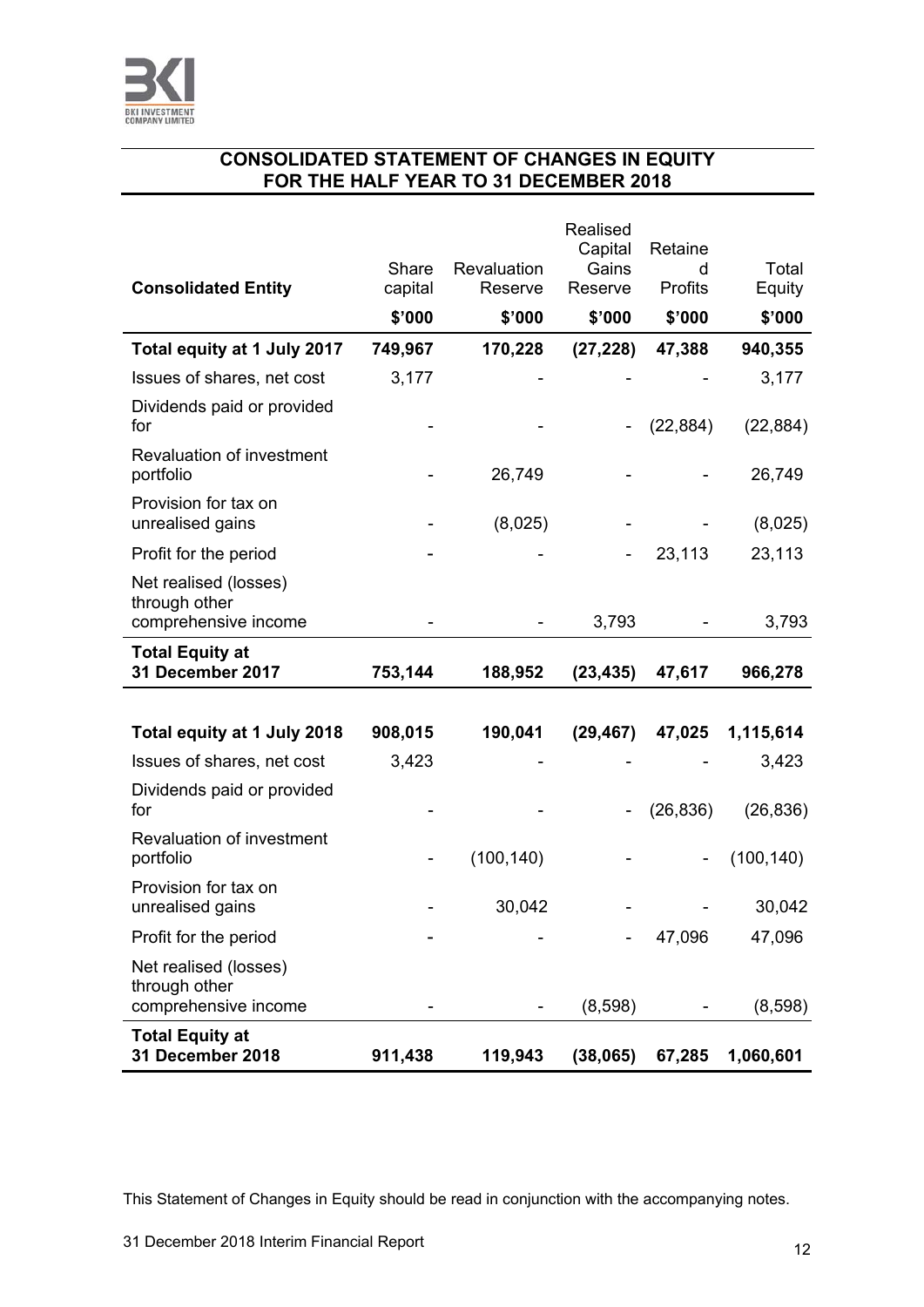

#### **CONSOLIDATED CASH FLOW STATEMENT FOR THE HALF YEAR TO 31 DECEMBER 2018**

|                                                         | <b>Dec 18</b> | Dec 17    |
|---------------------------------------------------------|---------------|-----------|
|                                                         | \$'000        | \$'000    |
| Cash flows from operating activities                    |               |           |
| Payments to suppliers and employees                     | (1, 905)      | (1,066)   |
| Dividends and distributions received                    | 49,290        | 30,752    |
| Payments for held for trading financial assets          |               | (40)      |
| Proceeds from sale of held for trading financial assets |               | 1,199     |
| Interest received                                       | 1,082         | 334       |
| Income tax paid                                         | (206)         | (631)     |
| Net cash inflow from operating activities               | 48,261        | 30,548    |
|                                                         |               |           |
| Cash flows from investing activities                    |               |           |
| Purchases for investment portfolio                      | (127, 707)    | (38, 890) |
| Sales from investment portfolio                         | 21,002        | 35,042    |
| Capital returns received                                | 1,130         | 21        |
| Net cash outflow from investing activities              | (105, 575)    | (3,827)   |
| Cash flows from financing activities                    |               |           |
| Proceeds from issues of ordinary shares (net of issue   |               |           |
| costs)                                                  | (16)          | (79)      |
| Dividends paid                                          | (23, 402)     | (19, 651) |
| Net cash outflow from financing activities              | (23, 418)     | (19, 730) |
| Net (decrease)/increase in cash held                    | (80, 732)     | 6,991     |
| Cash at the beginning of the period                     | 177,570       | 40,973    |
| Cash at the end of the period                           | 96,838        | 47,964    |

This Cash Flow Statement should be read in conjunction with the accompanying notes.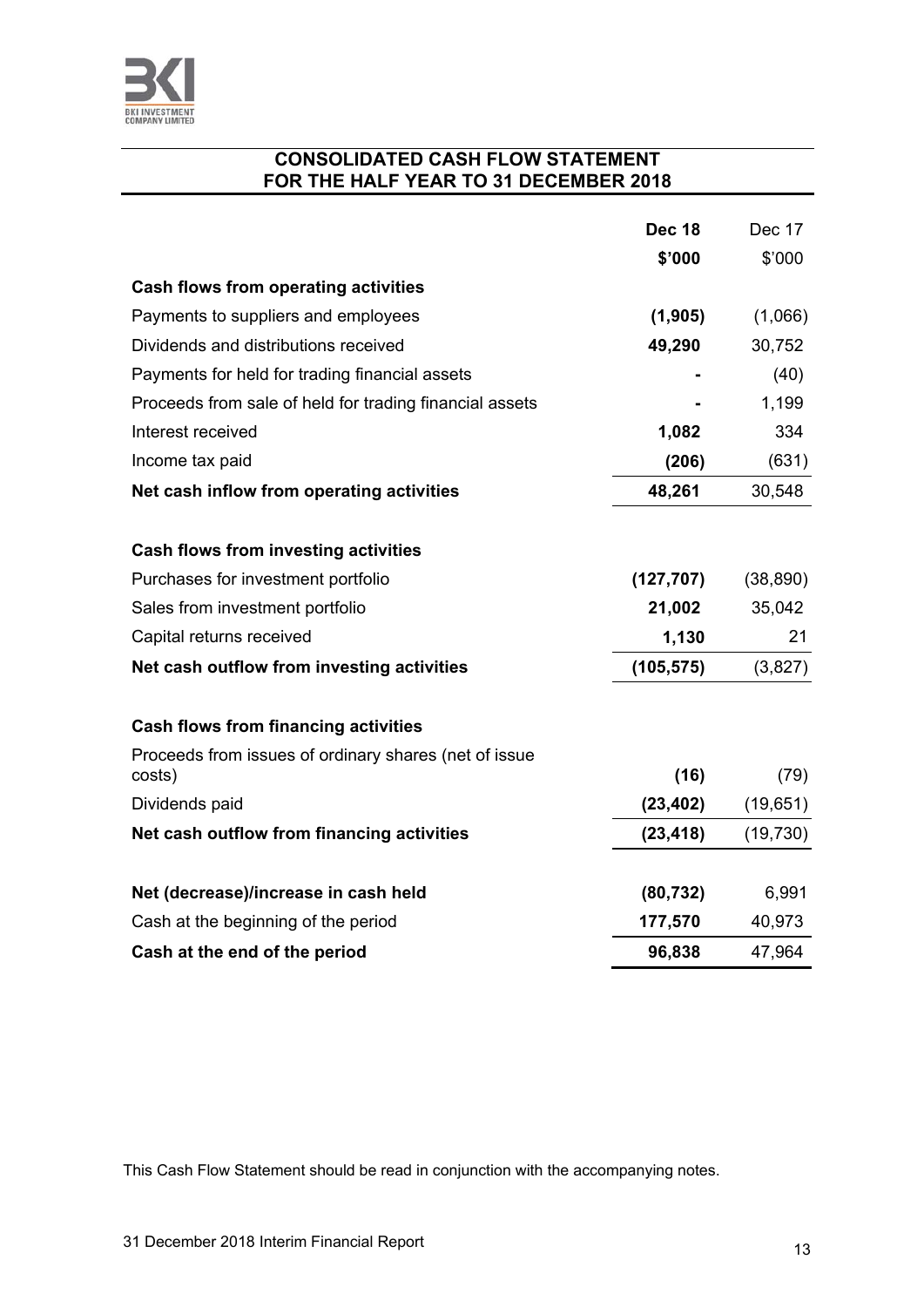

#### **1. BASIS OF PREPARATION**

The half year consolidated financial statements are a general purpose financial report prepared in accordance with the requirements of the *Corporations Act 2001*, Australian Accounting Standard AASB 134: *Interim Financial Reporting, Urgent Issues Group Interpretations* and other authoritative pronouncements of the Australian Accounting Standards Board.

It is recommended that this financial report be read in conjunction with the annual financial report for the year ended 30 June 2018 and any public announcements made by BKI Investment Company Limited and its controlled entities during the half year in accordance with continuous disclosure requirements arising under the *Corporations Act 2001*.

The half year report does not include full disclosures of the type normally included in an annual financial report.

The accounting policies are consistent with those applied in the 30 June 2018 Annual Report.

#### **New or amended Accounting Standards and Interpretations adopted**

The Company has adopted all of the new or amended Accounting Standards and Interpretations issued by the Australian Accounting Standards Board ('AASB') that are mandatory for the current reporting period.

The following new Accounting Standards and Interpretations issued by the AASB have become effective in the current accounting period:

#### *AASB 9 Financial Instruments and associated Amending Standards*

The new *AASB 9: Financial Instruments and its associated amending standards* replaces all versions of AASB 9 and completes the project to replace AASB 139 – Financial Instruments Recognition and Measurement.

The standard introduces new classification and measurement models for financial assets. A financial asset shall be measured at amortised cost if it is held within a business model whose objective is to hold assets in order to collect contractual cash flows which arise on specified dates and that are solely principal and interest. A debt investment shall be measured at fair value through other comprehensive income if it is held within a business model whose objective is to both hold assets in order to collect contractual cash flows which arise on specified dates that are solely principal and interest as well as selling the asset on the basis of its fair value. All other financial assets are classified and measured at fair value through profit or loss unless the entity makes an irrevocable election on initial recognition to present gains and losses on equity instruments (that are not held-for-trading or contingent consideration recognised in a business combination) in other comprehensive income ('OCI'). Despite these requirements, a financial asset may be irrevocably designated as measured at fair value through profit or loss to reduce the effect of, or eliminate, an accounting mismatch.

For financial liabilities designated at fair value through profit or loss, the standard requires the portion of the change in fair value that relates to the entity's own credit risk to be presented in OCI (unless it would create an accounting mismatch).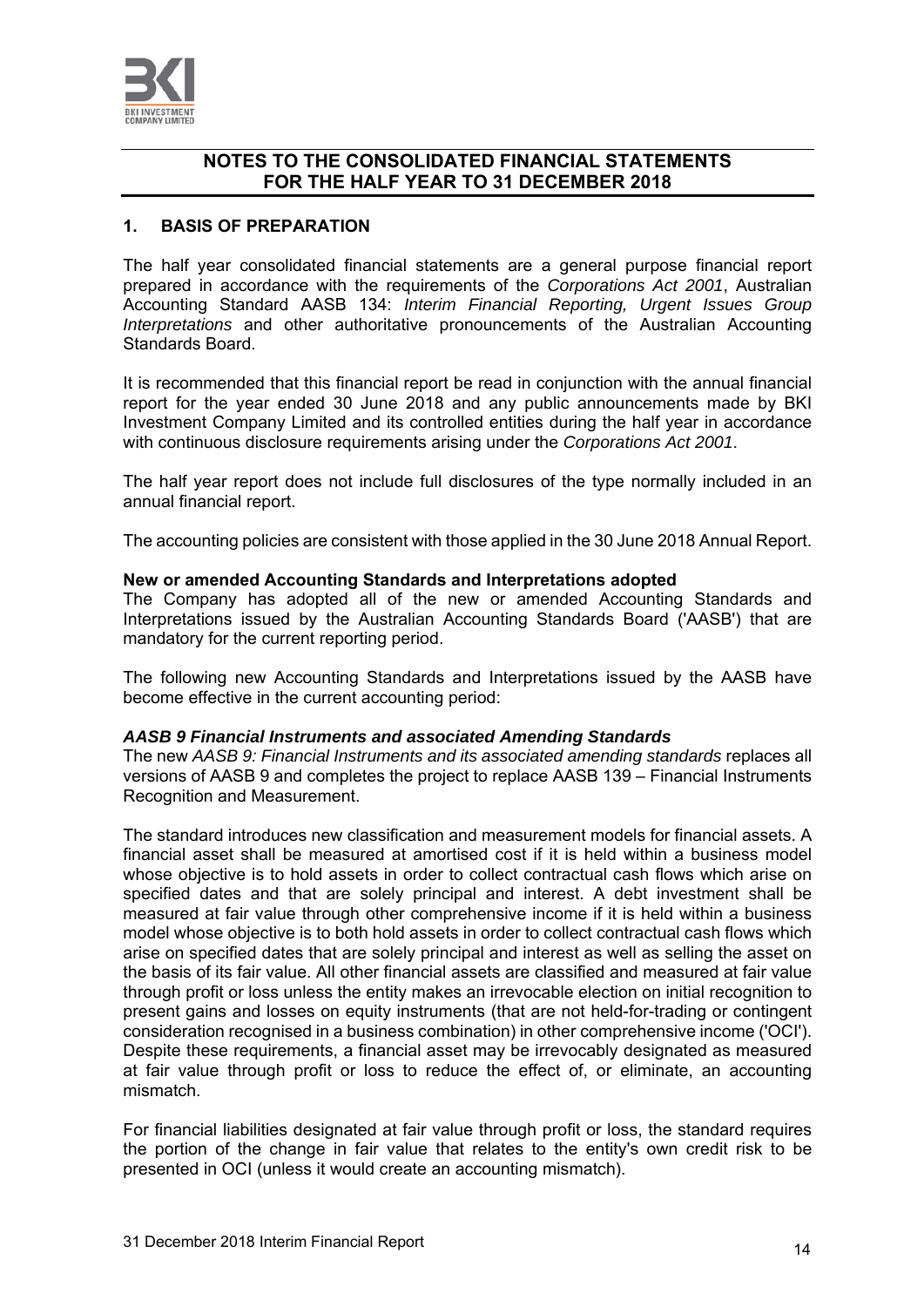

#### **1. BASIS OF PREPARATION (continued)**

New simpler hedge accounting requirements are intended to more closely align the accounting treatment with the risk management activities of the entity. New impairment requirements use an 'expected credit loss' ('ECL') model to recognise an allowance. Impairment is measured using a 12-month ECL method unless the credit risk on a financial instrument has increased significantly since initial recognition in which case the lifetime ECL method is adopted. For receivables, a simplified approach to measuring expected credit losses using a lifetime expected loss allowance is available.

#### *AASB 15: Revenue from Contracts with Customers*

*AASB 15 Revenue from contracts with customers* establishes a single comprehensive model for entities to use in accounting for revenue arising from contracts with customers. The Group currently does not have any revenue to which AASB 15 is applicable.

The adoption of these Accounting Standards has not had, and is not expected to have, a material impact on the financial performance and position of the Group and consequently, no further disclosures have been included in this report.

#### **Impact of Standards Issued But Not Yet Applied by the Group**

The Group has not applied any Australian Accounting Standards or UIG interpretations that have been issued as at balance date but are not yet operative for the year ended 30 June 2018 ("the inoperative standards").

#### *AASB 16 Leases*

*AASB 16 Leases* will supersede the existing lease accounting requirements in *AASB 117: Leases* and the related Interpretations. It introduces a single lessee accounting model by eliminating the current requirement to distinguish leases as either operating leases or finance leases depending on the transfer of risks and rewards of ownership.

The Standard is mandatory for first interim periods within annual reporting periods beginning on or after 1 January 2019. The adoption of this standard is not expected to have an impact on the financial performance and position of the Group.

#### **Reporting Basis and Conventions**

This financial report has been prepared on an accruals basis and is based on historical costs modified by the revaluation of selected non-current assets, financial assets and financial liabilities for which the fair value basis of accounting has been applied.

#### **2. FINANCIAL REPORTING BY SEGMENTS**

The Group operates predominately in the securities industry in Australia and has no reportable segments.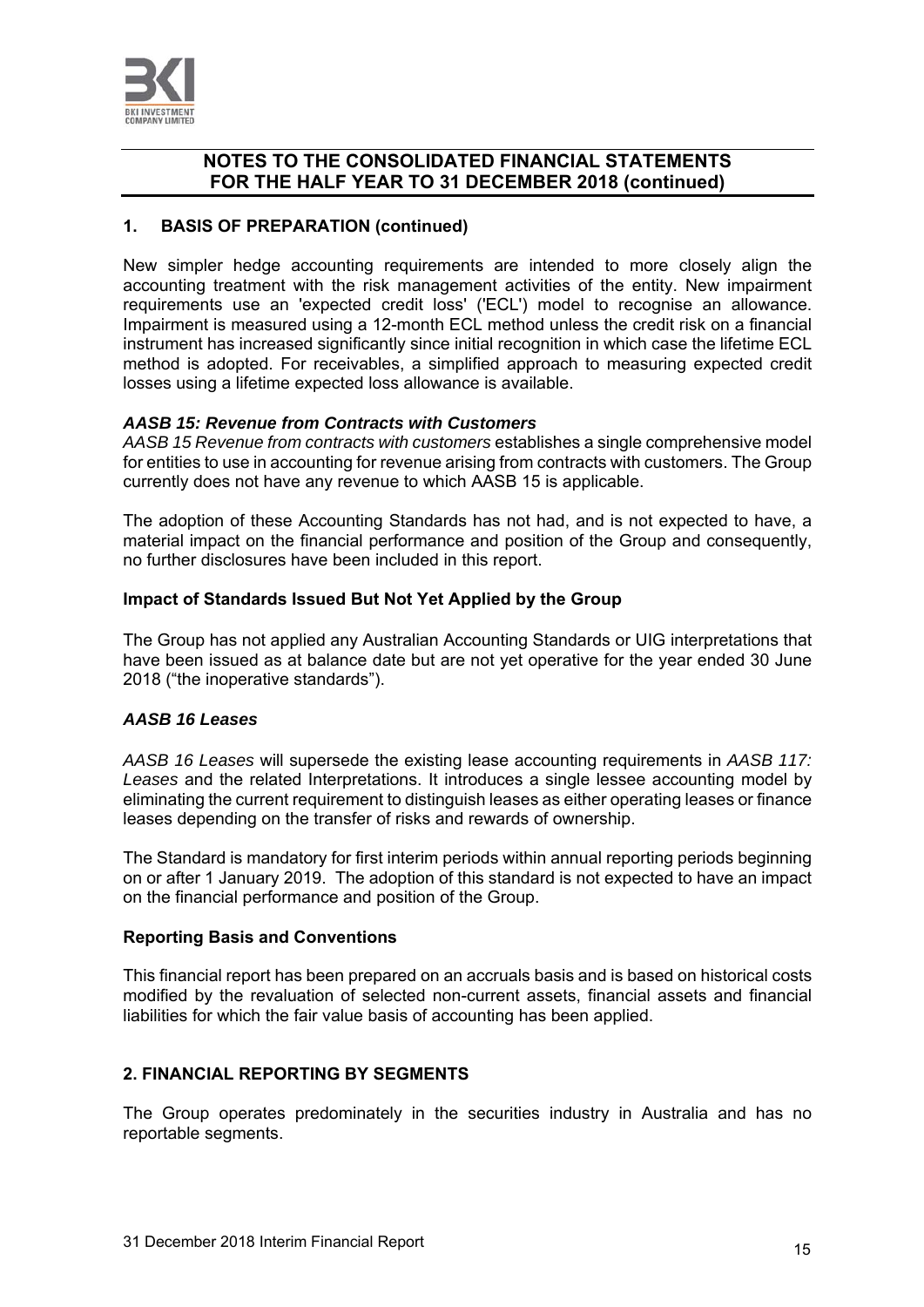

|                                                            | <b>Dec 18</b> | Dec 17 |
|------------------------------------------------------------|---------------|--------|
|                                                            | \$'000        | \$'000 |
| <b>3. INCOME</b>                                           |               |        |
| (a) Ordinary revenue from investment portfolio             |               |        |
| Fully franked dividends                                    | 21,904        | 20,406 |
| Unfranked dividends                                        | 1,600         | 1,267  |
| <b>Trust distributions</b>                                 | 3,265         | 2,261  |
|                                                            | 26,769        | 23,934 |
| (b) Special investment revenue                             |               |        |
| Fully franked dividends                                    | 15,953        | 398    |
| Unfranked dividends                                        | 8,091         |        |
|                                                            | 24,044        |        |
|                                                            |               |        |
| (c) Revenue from bank deposits                             |               |        |
| Interest received                                          | 1,239         | 476    |
| (d) Other gains/losses                                     |               |        |
| Net realised gain on sales of investments held for trading |               | 116    |
| Net unrealised gain on investments held for trading        |               | 113    |
|                                                            |               | 229    |
|                                                            |               |        |
| Total income from ordinary activities                      | 52,052        | 25,037 |
| <b>4. OPERATING EXPENSES</b>                               |               |        |
| Administration expenses                                    | 250           | 202    |
| Management fees                                            | 590           | 514    |
| Employee and director expenses                             | 142           | 147    |
| Professional fees                                          | 86            | 83     |
| <b>Total operating expenses</b>                            | 1,068         | 946    |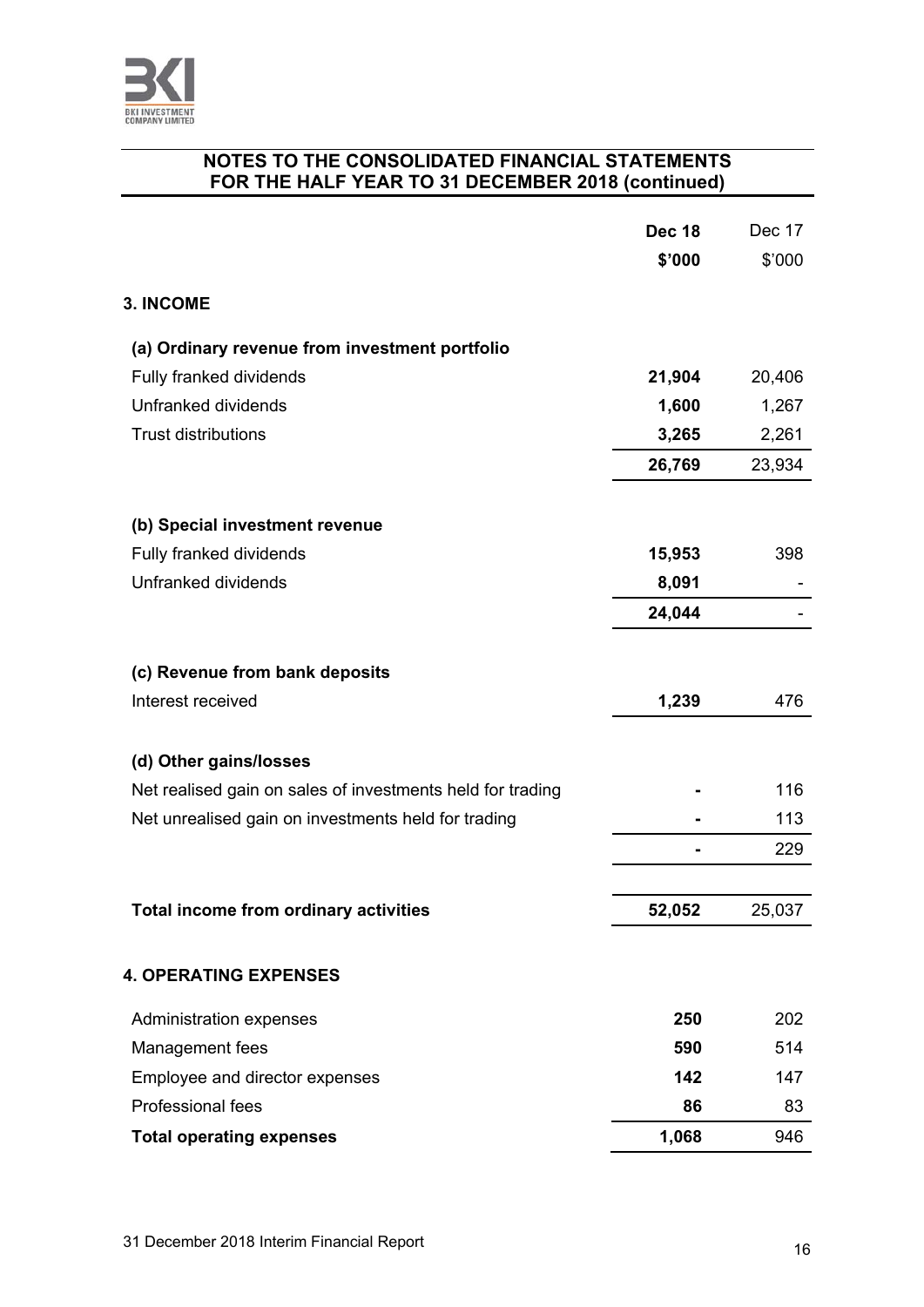

#### **5. EARNINGS PER SHARE**

|                                                                                                               | <b>Dec 18</b> | Dec 17                  |
|---------------------------------------------------------------------------------------------------------------|---------------|-------------------------|
| Weighted average number of ordinary shares used in<br>the calculation of basic and diluted earnings per share |               | 726,816,783 619,866,269 |
|                                                                                                               | \$'000        | \$'000                  |
| Operating profit after tax, excluding special investment<br>revenue net of applicable tax                     | 23,052        | 22,715                  |
| Net operating profit for the half year                                                                        | 47,096        | 23,113                  |
|                                                                                                               | <b>Cents</b>  | Cents                   |
| Basic and diluted earnings per share on operating<br>profit after tax, excluding special investment revenue   |               |                         |
| net of applicable tax                                                                                         | 3.17          | 3.66                    |
| Basic and diluted earnings per share including special<br>investment revenue net of applicable tax            | 6.48          | 3.73                    |
|                                                                                                               |               |                         |
|                                                                                                               | <b>Dec 18</b> | <b>Jun 18</b>           |
|                                                                                                               | \$'000        | \$'000                  |
| 6. FINANCIAL ASSETS – INVESTMENT PORTFOLIO                                                                    |               |                         |
| <b>Non-Current Investment Portfolio</b>                                                                       |               |                         |
| Listed securities at fair value available for sale                                                            | 995,522       | 994,277                 |
| <b>Total investment Portfolio</b>                                                                             | 995,522       | 994,277                 |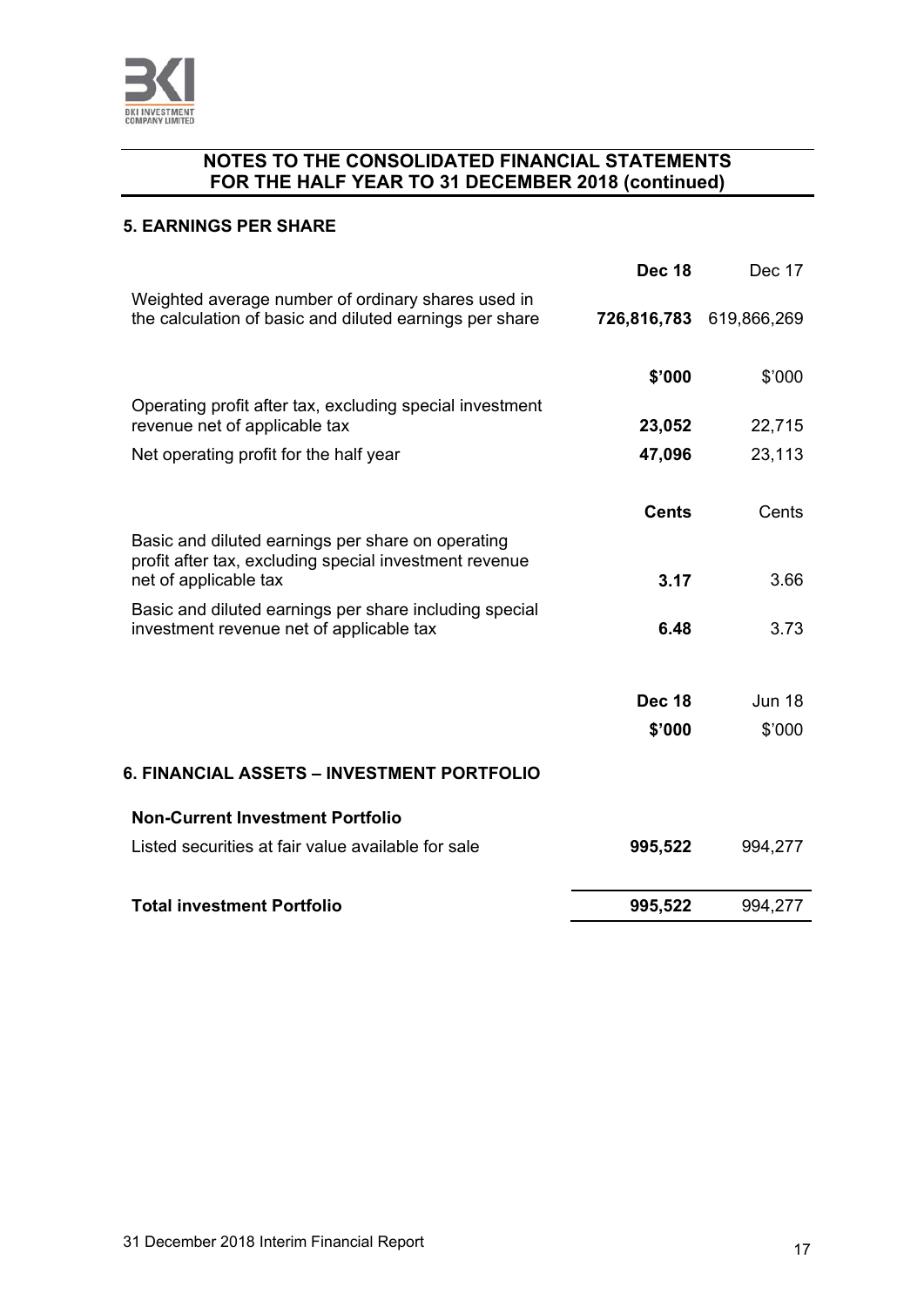

# **6. FINANCIAL ASSETS – INVESTMENT PORTFOLIO (continued)**

|                                            |                              | <b>Market</b><br>Value | $%$ of                           |
|--------------------------------------------|------------------------------|------------------------|----------------------------------|
| <b>Stock</b>                               | <b>Shares</b><br><b>Held</b> | 31 Dec 18<br>\$'000    | <b>Portfolio</b><br><b>Value</b> |
| <b>Financials</b>                          |                              |                        |                                  |
| Commonwealth Bank of Australia Limited     | 992,432                      | 71,842                 | 7.22                             |
| National Australia Bank Limited            | 2,772,826                    | 66,742                 | 6.70                             |
| <b>Westpac Banking Corporation Limited</b> | 2,323,515                    | 58,181                 | 5.84                             |
| Australia & New Zealand Banking Group      | 1,560,624                    | 38,173                 | 3.83                             |
| Macquarie Group Limited                    | 329,270                      | 35,775                 | 3.59                             |
| Insurance Australia Group Limited          | 3,443,445                    | 24,104                 | 2.42                             |
| <b>ASX Limited</b>                         | 397,750                      | 23,841                 | 2.39                             |
| <b>Suncorp Group Limited</b>               | 1,196,094                    | 15,107                 | 1.52                             |
| <b>Challenger Limited</b>                  | 1,485,000                    | 14,093                 | 1.42                             |
| <b>Milton Corporation Limited</b>          | 2,103,640                    | 9,067                  | 0.91                             |
| <b>Pendal Group Limited</b>                | 1,093,185                    | 8,713                  | 0.88                             |
| <b>Bank of Queensland Limited</b>          | 810,000                      | 7,857                  | 0.79                             |
| <b>Platinum Asset Management</b>           | 1,238,000                    | 6,017                  | 0.60                             |
| <b>Magellan Financial Group Limited</b>    | 203,500                      | 4,790                  | 0.48                             |
| <b>Equity Trustees Limited</b>             | 185,054                      | 4,449                  | 0.45                             |
| National Australia Bank Convertible Notes  | 40,000                       | 4,045                  | 0.41                             |
| <b>Perpetual Limited</b>                   | 124,251                      | 4,036                  | 0.41                             |
| National Australia Bank Preference Notes   | 39,775                       | 3,996                  | 0.40                             |
| Evans Dixon                                | 2,050,000                    | 3,362                  | 0.34                             |
| <b>Westpac Banking Convertible Notes</b>   | 20,000                       | 2,055                  | 0.21                             |
| <b>Commonwealth Bank Preference Notes</b>  | 10,000                       | 992                    | 0.10                             |
|                                            |                              | 407,237                | 40.91                            |
| <b>Consumer Staples</b>                    |                              |                        |                                  |
| <b>Woolworths Limited</b>                  | 1,260,744                    | 37,091                 | 3.73                             |
| <b>Coles Group</b>                         | 1,129,102                    | 13,256                 | 1.32                             |
| <b>Amcor Limited</b>                       | 500,250                      | 6,628                  | 0.67                             |
| Inghams Group                              | 1,340,000                    | 5,534                  | 0.56                             |
|                                            |                              | 62,509                 | 6.28                             |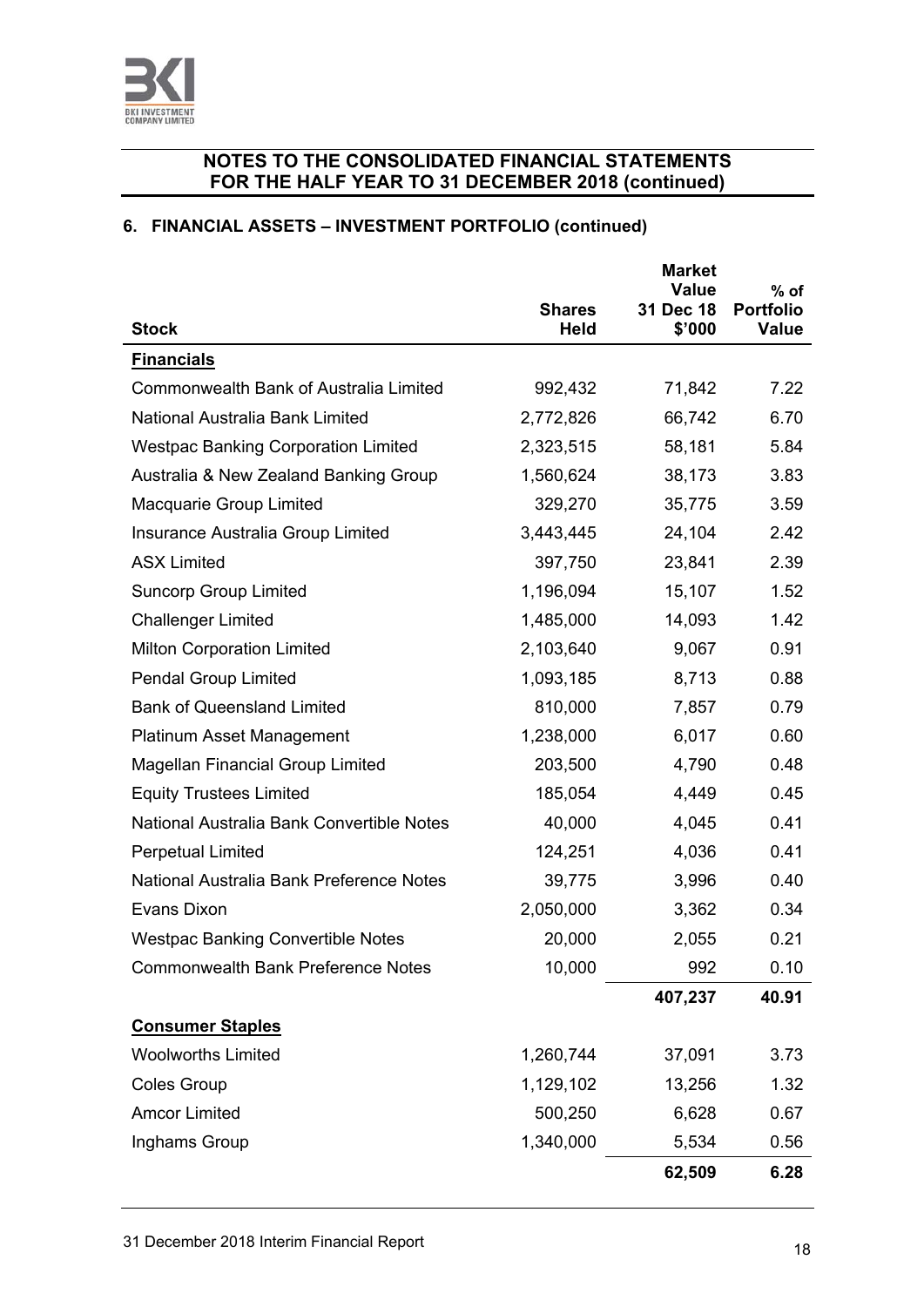

# **6. FINANCIAL ASSETS – INVESTMENT PORTFOLIO (continued)**

|                                    | <b>Shares</b> | <b>Market</b><br>Value 31<br><b>Dec 18</b> | $%$ of<br><b>Portfolio</b> |
|------------------------------------|---------------|--------------------------------------------|----------------------------|
| <b>Stock</b>                       | <b>Held</b>   | \$'000                                     | Value                      |
| <b>Industrials</b>                 |               |                                            |                            |
| <b>Transurban Group</b>            | 3,697,584     | 43,077                                     | 4.34                       |
| <b>Sydney Airport</b>              | 4,560,427     | 30,692                                     | 3.08                       |
| <b>Qube Holdings Limited</b>       | 5,111,664     | 12,984                                     | 1.30                       |
| <b>Seek Limited</b>                | 537,500       | 9,094                                      | 0.91                       |
| Lindsay Australia Limited          | 17,141,631    | 6,599                                      | 0.66                       |
| <b>Brambles Limited</b>            | 500,576       | 5,081                                      | 0.51                       |
| <b>Boral Limited</b>               | 554,952       | 2,741                                      | 0.28                       |
|                                    |               | 146,648                                    | 14.73                      |
| <b>Energy</b>                      |               |                                            |                            |
| New Hope Corporation Limited       | 14,815,952    | 50,522                                     | 5.07                       |
| <b>Woodside Petroleum Limited</b>  | 868,302       | 27,195                                     | 2.73                       |
| <b>Caltex Australia Limited</b>    | 151,950       | 3,872                                      | 0.39                       |
|                                    |               | 81,589                                     | 8.19                       |
| <b>Consumer Discretionary</b>      |               |                                            |                            |
| <b>Wesfarmers Limited</b>          | 1,129,102     | 36,380                                     | 3.65                       |
| <b>Invocare Limited</b>            | 1,638,974     | 16,881                                     | 1.70                       |
| <b>ARB Corporation Limited</b>     | 945,447       | 14,182                                     | 1.42                       |
| Harvey Norman Holdings Limited     | 2,192,777     | 6,929                                      | 0.70                       |
|                                    |               | 74,372                                     | 7.47                       |
| <b>Utilities</b>                   |               |                                            |                            |
| <b>APA Group</b>                   | 4,894,714     | 41,605                                     | 4.18                       |
| <b>AGL Energy Limited</b>          | 1,483,708     | 30,564                                     | 3.07                       |
|                                    |               | 72,169                                     | 7.25                       |
| <b>Telecommunications Services</b> |               |                                            |                            |
| <b>TPG Telecom Limited</b>         | 4,819,251     | 31,036                                     | 3.12                       |
| <b>Telstra Corporation Limited</b> | 9,234,451     | 26,318                                     | 2.64                       |
|                                    |               | 57,354                                     | 5.76                       |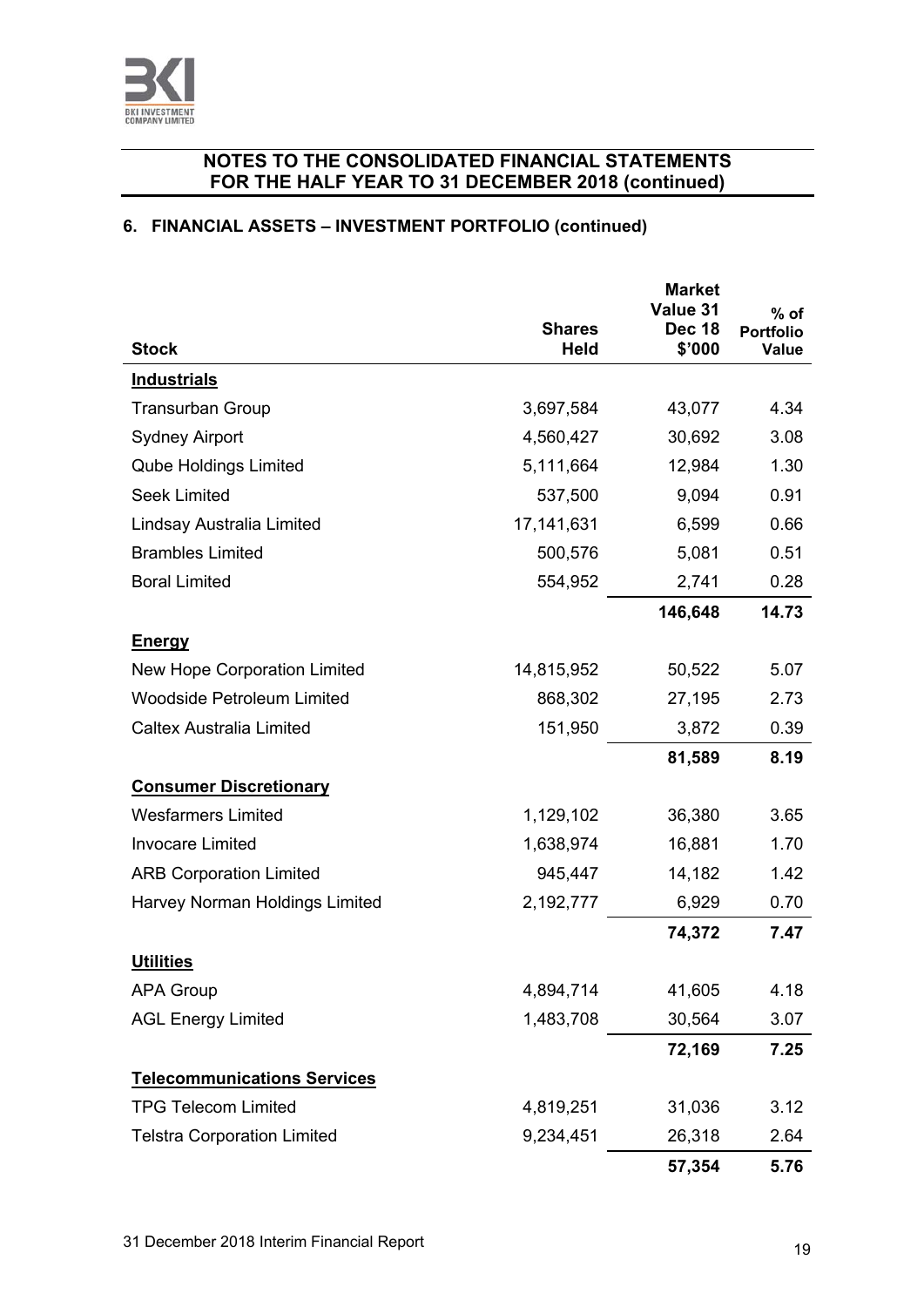

# **6. FINANCIAL ASSETS – INVESTMENT PORTFOLIO (continued)**

|                                 | <b>Shares</b> | <b>Market</b><br>Value 31<br><b>Dec 18</b> | $%$ of                    |
|---------------------------------|---------------|--------------------------------------------|---------------------------|
| <b>Stock</b>                    | <b>Held</b>   | \$'000                                     | <b>Portfolio</b><br>Value |
| <b>Materials</b>                |               |                                            |                           |
| <b>BHP Billiton Limited</b>     | 1,342,481     | 45,953                                     | 4.62                      |
| <b>Brickworks Limited</b>       | 436,209       | 7,254                                      | 0.73                      |
| Pact Group                      | 1,082,000     | 3,755                                      | 0.37                      |
|                                 |               | 56,962                                     | 5.72                      |
| <b>Health Care</b>              |               |                                            |                           |
| Ramsay Health Care Limited      | 429,500       | 24,795                                     | 2.49                      |
| Sonic Healthcare Limited        | 960,899       | 21,245                                     | 2.13                      |
| <b>Regis Healthcare Limited</b> | 1,807,428     | 4,772                                      | 0.49                      |
| <b>Ansell Limited</b>           | 87,130        | 1,920                                      | 0.19                      |
|                                 |               | 52,732                                     | 5.30                      |
| <b>Property</b>                 |               |                                            |                           |
| Goodman Limited                 | 945,000       | 10,045                                     | 1.01                      |
| Lend Lease                      | 513,535       | 5,973                                      | 0.60                      |
| <b>Stockland Group</b>          | 1,225,000     | 4,312                                      | 0.43                      |
|                                 |               | 20,330                                     | 2.04                      |
|                                 |               |                                            |                           |
|                                 | <b>TOTAL</b>  | 995,522                                    | 100.00                    |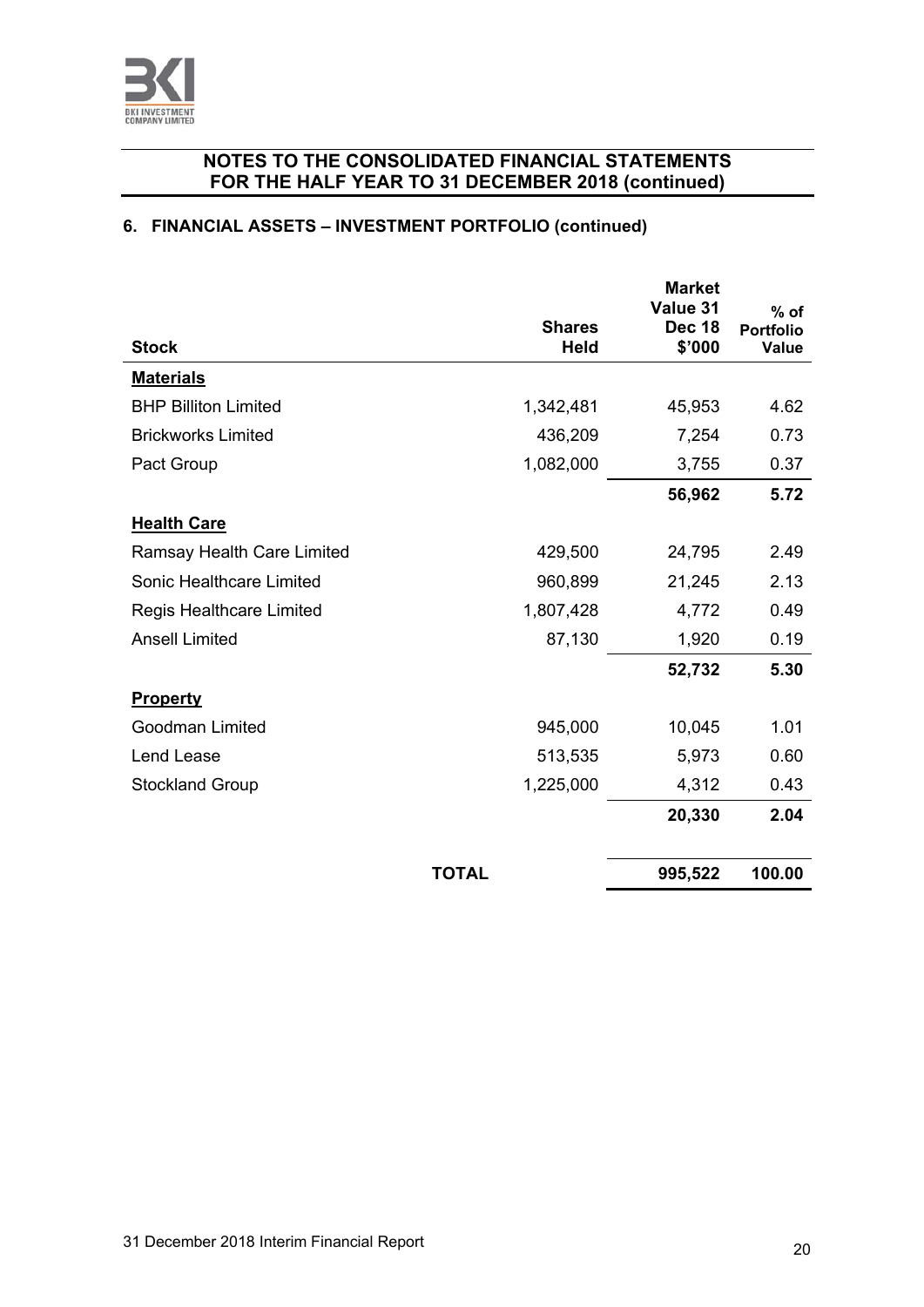

|                                                                                                          | <b>Dec 18</b><br>\$'000    | <b>Jun 18</b><br>\$'000 |
|----------------------------------------------------------------------------------------------------------|----------------------------|-------------------------|
| <b>7. SHARE CAPITAL</b>                                                                                  |                            |                         |
| (a) Issued and paid-up capital                                                                           | 911,438                    | 908,015                 |
| (b) Movement in ordinary shares                                                                          |                            |                         |
|                                                                                                          | <b>Dec 2018</b>            |                         |
|                                                                                                          | Number of<br><b>Shares</b> | \$'000                  |
| Beginning of the period                                                                                  | 725,311,402                | 908,015                 |
| Issues during the half year:                                                                             |                            |                         |
| dividend reinvestment plan<br>$\overline{\phantom{a}}$                                                   | 2,215,921                  | 3,435                   |
| less transaction costs (net of tax)<br>$\overline{\phantom{a}}$                                          |                            | (12)                    |
| End of the period                                                                                        | 727,527,323                | 911,438                 |
|                                                                                                          |                            |                         |
| <b>8. DIVIDENDS</b>                                                                                      |                            |                         |
|                                                                                                          | <b>Dec 18</b>              | Dec 17                  |
|                                                                                                          | \$'000                     | \$'000                  |
| (a) Dividends paid                                                                                       |                            |                         |
| Final ordinary dividend for the year ended 30 June<br>2018 of 3.70 cents per share (2017: 3.70 cents per |                            |                         |
| share) fully franked at the rate of 30%                                                                  | 26,836                     | 22,884                  |
| Total dividends paid                                                                                     | 26,836                     | 22,884                  |

### **(b) Dividends declared after balance date**

Since the end of the half year the Directors have declared an interim ordinary dividend for the 2019 financial year of 3.625 cents per share and a special dividend of 1.500 cents per share, both fully franked at the tax rate of 30%. These dividends will be payable on 28 February 2019, but have not been recognised as liabilities at the half year.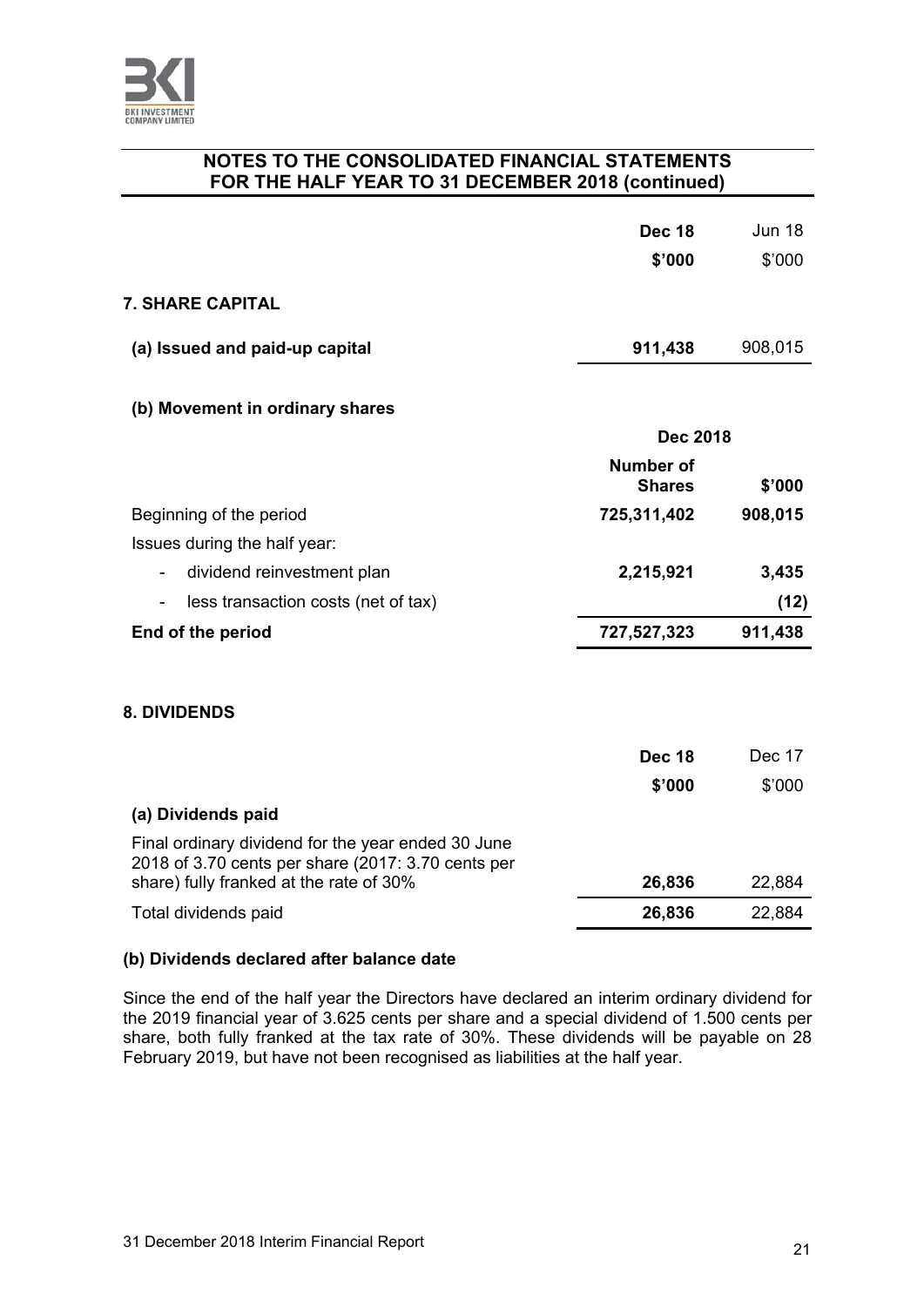

#### **9. ACQUISITION OF CONTROLLED ENTITIES**

During the half year the Company did not acquire shares in any entities (2017: nil).

#### **10. RELATED PARTY TRANSACTIONS**

The Group did not enter into any new arrangements with related parties during the half year ended 31 December 2018. Ongoing arrangements with related parties of the Company in place as at 30 June 2018 continue to be in place. For details of these continuing arrangements, refer to Note 21 of the 30 June 2018 Annual Financial Report.

#### **11. CONTINGENT LIABILITIES**

The Group has no contingent liabilities as at 31 December 2018.

#### **12. COMMITMENTS**

The Group has no capital or leasing commitments as at 31 December 2018.

#### **13. EVENTS SUBSEQUENT TO BALANCE DATE**

Since 31 December 2018 to the date of this report there has been no event of which the Directors are aware which has had a material effect on the Group or its financial position.

#### **14. AUTHORISATION**

The financial report was authorised for issue on 23 January 2019 by the Board of Directors.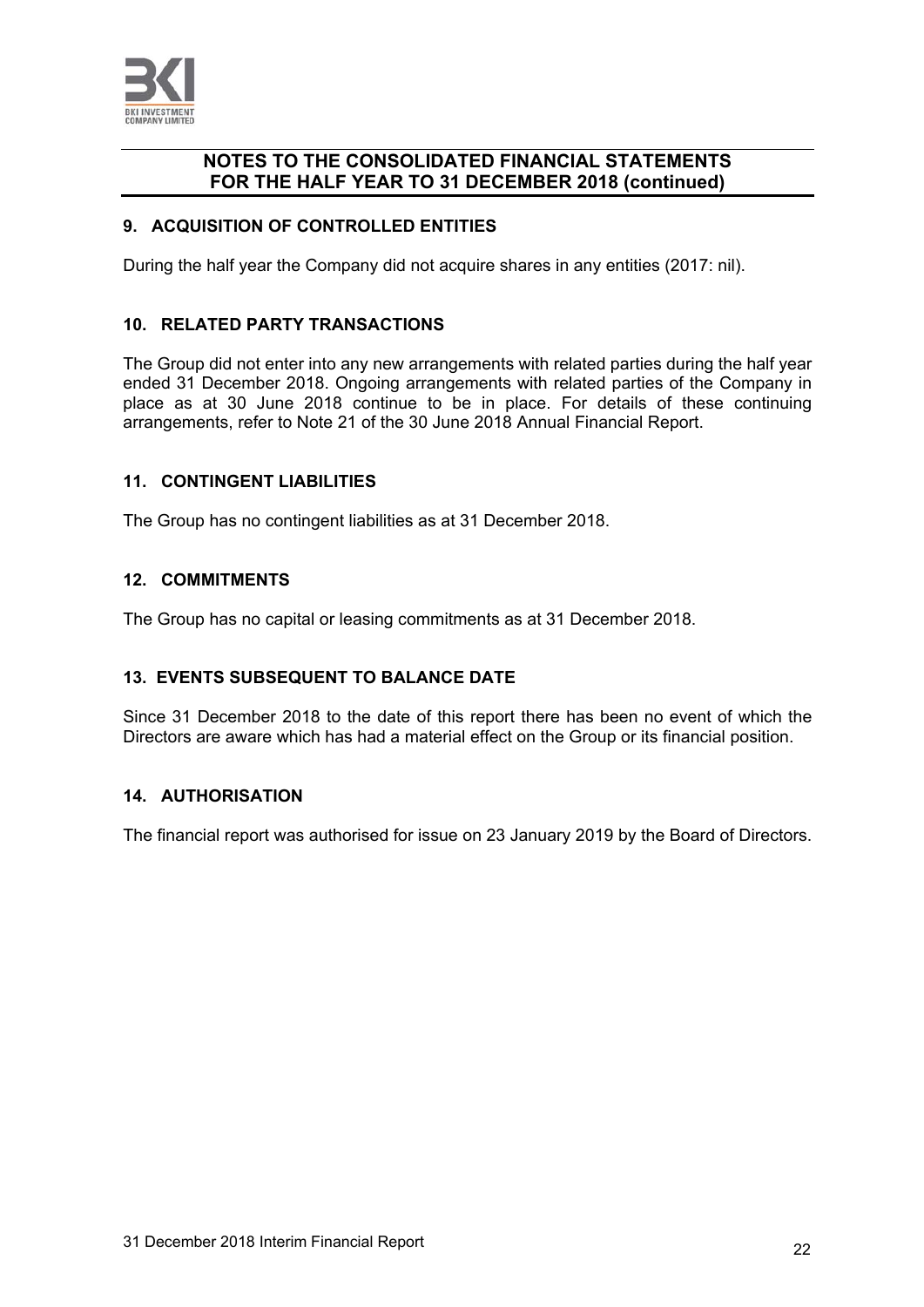### **DIRECTORS' DECLARATION**

In accordance with a resolution of the Directors of BKI Investment Company Limited, I state that:

In the opinion of the Directors:

- (a) the financial statements and notes of the consolidated entity as set out on pages 9 to 22 are in accordance with the *Corporations Act 2001*, including:
	- i giving a true and fair view of the consolidated entity's financial position as at 31 December 2018 and of its performance for the half year ended on that date; and
	- ii complying with the Australian Accounting Standard AASB134: *Interim Financial Reporting* and the Corporations Regulations 2001; and
- (b) there are reasonable grounds to believe that the Company will be able to pay its debts as and when they become due and payable.

This declaration is made in accordance with a resolution of the Directors made pursuant to section 303(5)(a) of the *Corporations Act 2001*.

**Robert D Millner Director** 

**Sydney 23 January 2019**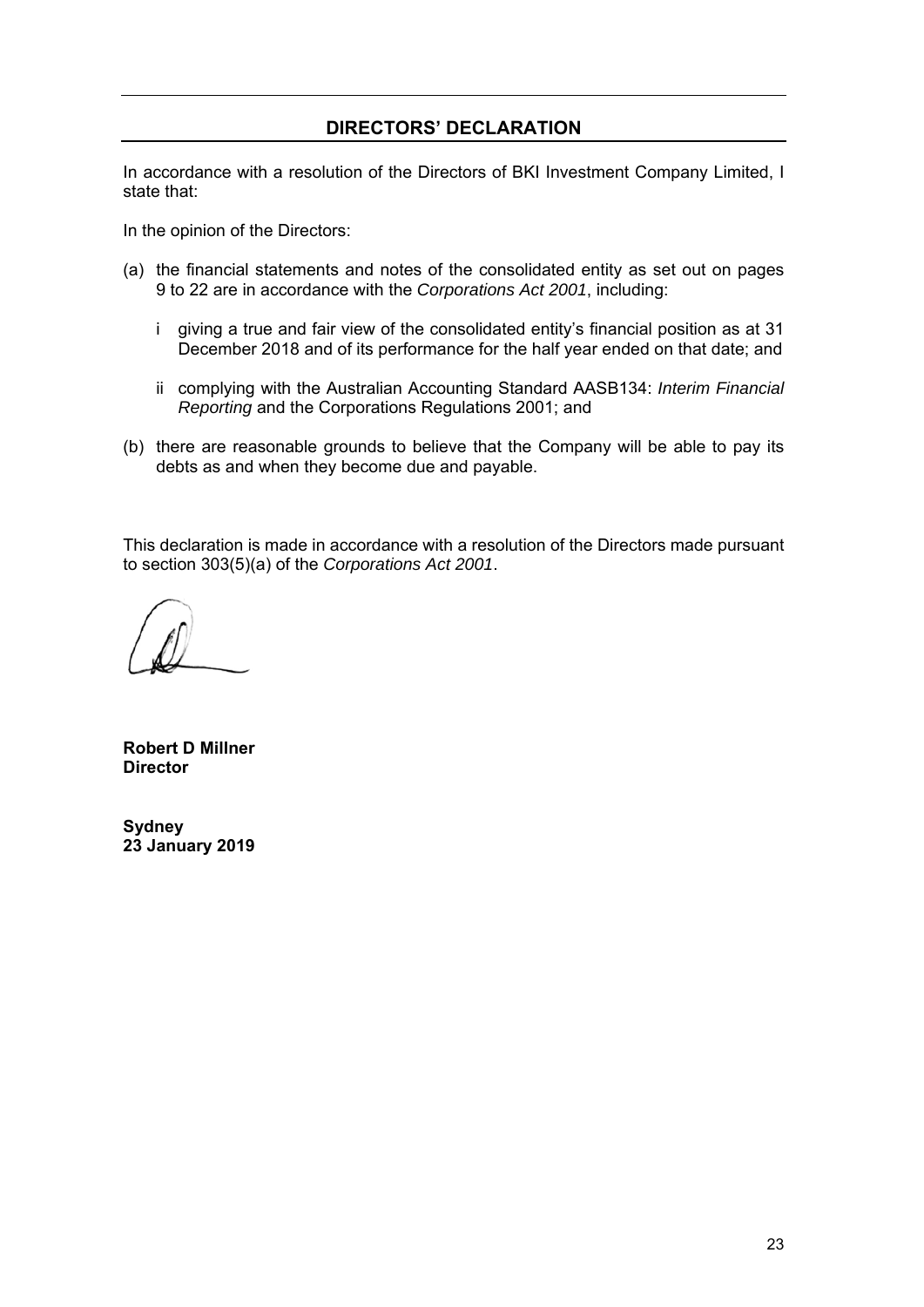

MGI Sydney Assurance Services Pty Limited Level 5, 6 O'Connell Street Sydney NSW 2000 Tel: +61 2 9230 9200 PO Box H258 Australia Square Sydney NSW 1215 ABN 24 160 063 525 www.mgisyd.com.au

#### **INDEPENDENT AUDITOR'S REVIEW REPORT TO THE MEMBERS OF BKI INVESTMENT COMPANY LIMITED AND CONTROLLED ENTITIES**

#### **Report on the Half-Year Financial Report**

We have reviewed the accompanying half-year financial report of BKI Investment Company Limited and Controlled Entities, which comprises the consolidated statement of financial position as at 31 December 2018, the consolidated income statement, consolidated statement of other comprehensive income, consolidated statement of changes in equity and consolidated statement of cash flows for the half-year ended on that date, and notes comprising a summary of significant accounting policies and other explanatory information, and the directors' declaration of the consolidated entity comprising the company and the entities it controlled at the half-year ended or from time to time during the half-year.

#### **Directors' Responsibility for the Half-Year Financial Report**

The directors of the company are responsible for the preparation of the half-year financial report that gives a true and fair view in accordance with Australian Accounting Standards and the *Corporations Act 2001* and for such internal control as the directors' determine is necessary to enable the preparation of the half-year financial report that gives a true and fair view and is free from material misstatement, whether due to fraud or error.

#### **Auditor's Responsibility**

Our responsibility is to express a conclusion on the half-year financial report based on our review. We conducted our review in accordance with Auditing Standard on Review Engagements ASRE 2410 *Review of a Financial Report Performed by the Independent Auditor of the Entity*, in order to state whether, on the basis of the procedures described, we have become aware of any matter that makes us believe that the half-year financial report is not in accordance with the *Corporations Act 2001* including: giving a true and fair view of the company's financial position as at 31 December 2018 and its performance for the half-year ended on that date; and complying with Accounting Standard AASB 134 *Interim Financial Reporting and* the *Corporations Regulations 2001*. As the auditor of BKI Investment Company Limited, ASRE 2410 requires that we comply with the ethical requirements relevant to the audit of the annual financial report.

A review of a half-year financial report consists of making enquiries, primarily of persons responsible for financial and accounting matters, and applying analytical and other review procedures. A review is substantially less in scope than an audit conducted in accordance with Australian Auditing Standards and consequently does not enable us to obtain assurance that we would become aware of all significant matters that might be identified in an audit. Accordingly, we do not express an audit opinion.

#### **Independence**

In conducting our review, we have complied with the independence requirements of the *Corporations Act 2001*. We confirm that the independence declaration required by the *Corporations Act 2001*, which has been given to the directors of BKI Investment Company Limited, would be in the same terms if given to the directors as at the time of this review report.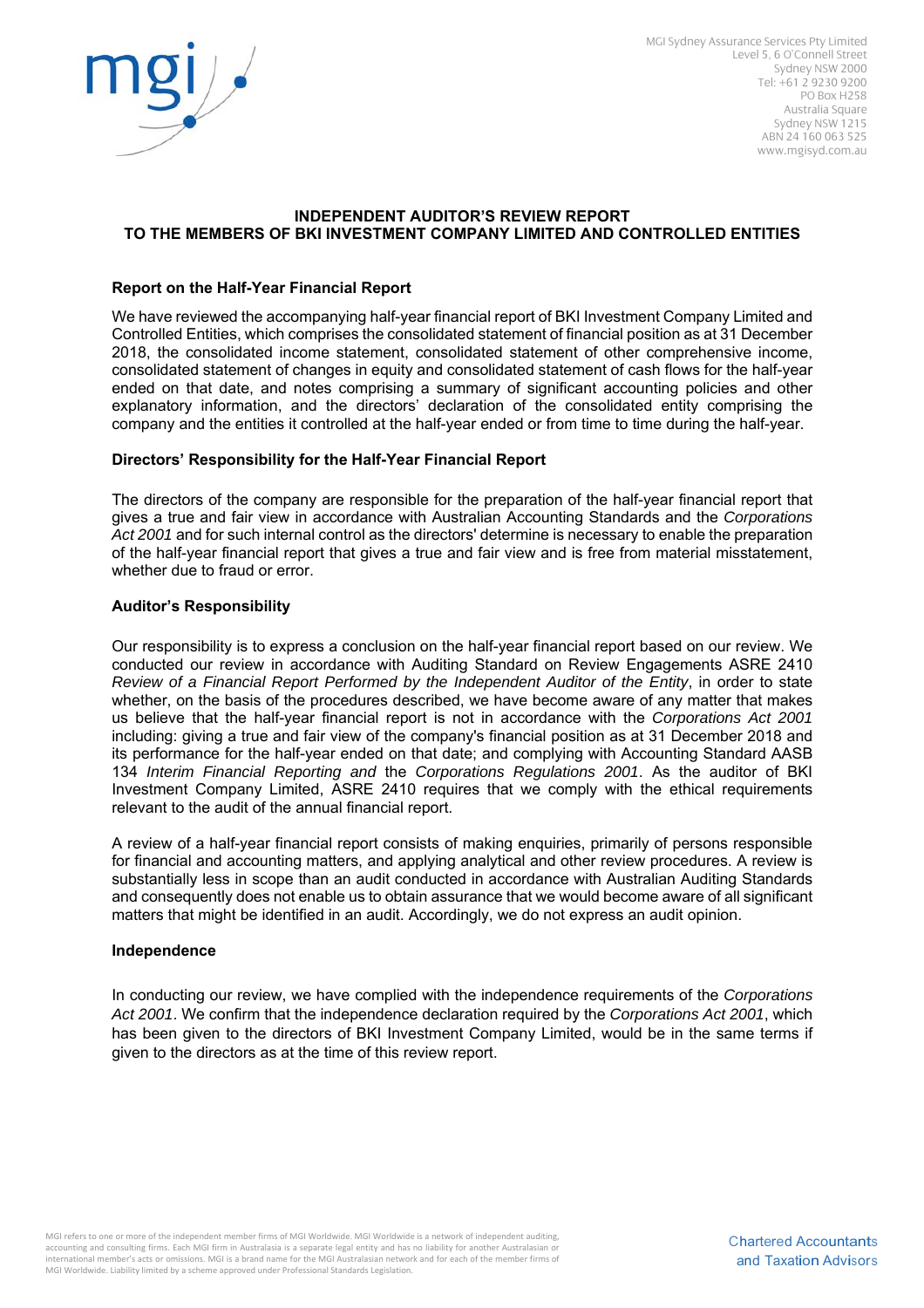

#### **Conclusion**

Based on our review, which is not an audit, we have not become aware of any matter that makes us

believe that the half-year financial report of BKI Investment Company Limited and Controlled Entities is not in accordance with the *Corporations Act 2001* including:

- a) giving a true and fair view of the entity's financial position as at 31 December 2018 and of its performance for the half-year ended on that date; and
- b) complying with Accounting Standard AASB 134 *Interim Financial Reporting and Corporations Regulations 2001*.

#### **Other Information**

The directors of the Company are responsible for the other information. The other information obtained at the date of this review report comprises the information included in the Directors' Report for the half year ended 31 December 2018, but does not include the financial report and our review report thereon. Our conclusion on the financial report does not cover the other information and accordingly we do not express any form of review conclusion thereon.

In connection with our review of the financial report, our responsibility is to read the other information and, in doing so, consider whether the other information is materially inconsistent with the financial report or our knowledge obtained in the review or otherwise appears to be materially misstated.

If, based on the work we have performed, we conclude that there is a material misstatement of this other information, we are required to report that fact. We have nothing to report in this regard

MGI Sydney Assurance Services Pty Limited Chartered Accountants

Clayton Lawrence **Director** 

Sydney, 23 January 2019